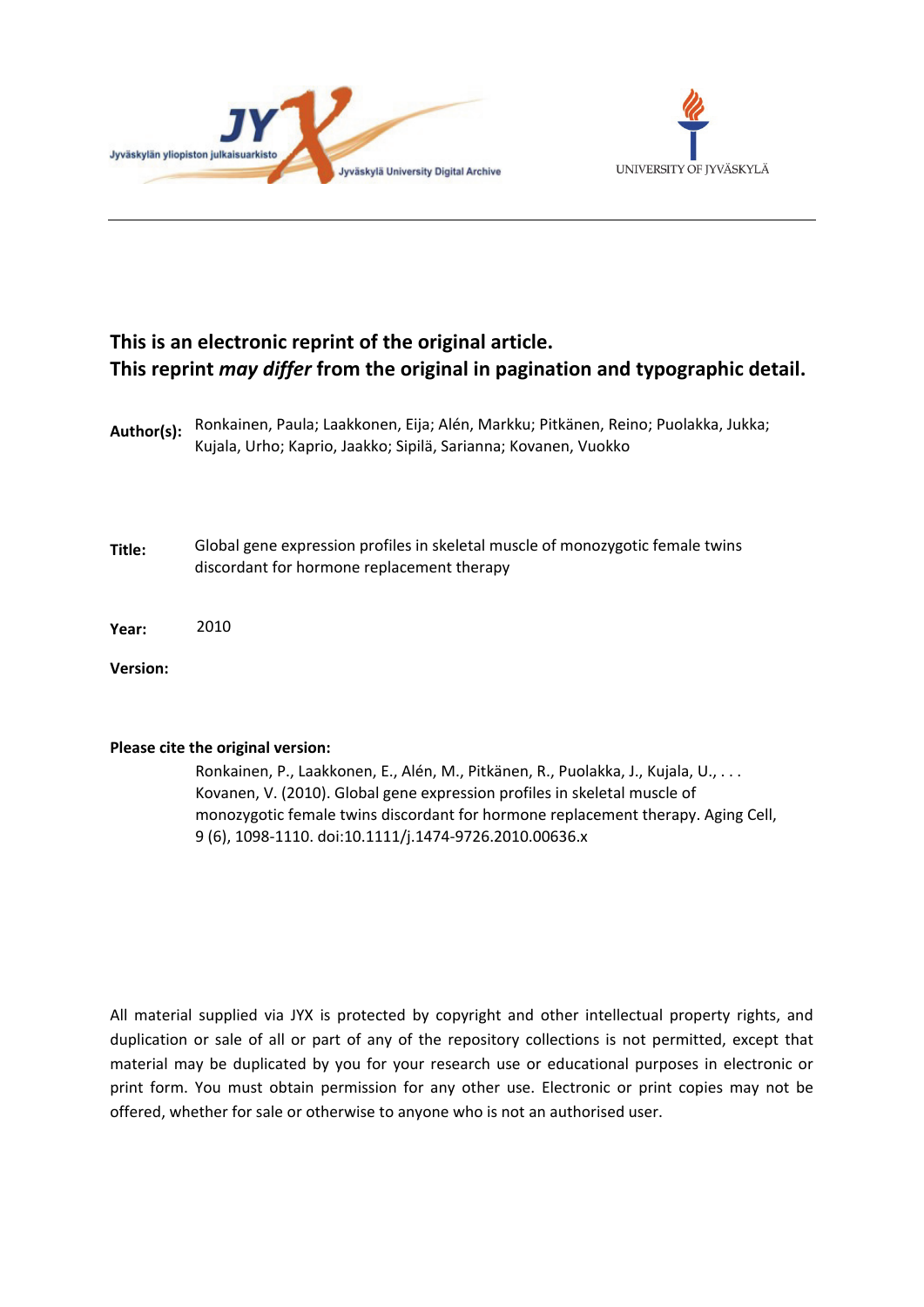

# Global gene expression profiles in skeletal muscle of monozygotic female twins discordant for hormone replacement therapy

Paula H. A. Ronkainen,<sup>1,2</sup> Eija Pöllänen,<sup>1,2</sup> Markku Alén,<sup>3,4</sup> Reino Pitkänen,<sup>5</sup> Jukka Puolakka,<sup>5</sup> Urho M. Kujala,<sup>1</sup> Jaakko Kaprio,<sup>6,7</sup> Sarianna Sipilä<sup>2</sup> and Vuokko Kovanen<sup>1</sup>

<sup>1</sup>Department of Health Sciences, University of Jyväskylä, PO Box 35, FIN-40014 Jyväskylä, Finland

<sup>2</sup> Gerontology Research Centre, University of Jyväskylä, PO Box 35, FIN-40014 Jyväskylä, Finland

<sup>3</sup>Department of Medical Rehabilitation, Oulu University Hospital, FIN-90220 Oulu, Finland

4 Institute of Health Sciences, University of Oulu, PO Box 5000, FIN-90014 Oulu, Finland

5 Central Finland Central Hospital, Keskussairaalantie 19, FIN-40620 Jyväskylä, Finland

6 Department of Public Health and Institute for Molecular Medicine, University of Helsinki, PO Box 41, FIN-00014 Helsinki, Finland

<sup>7</sup> Department of Mental Health and Substance Abuse Services, National Institute for Health and Welfare, Mannerheimintie 166, FIN-00300 Helsinki, Finland

#### Summary

Aging is accompanied by inexorable loss of muscle tissue. One of the underlying causes for this is the massive change in the hormonal milieu of the body. The role of a female sex steroid – estrogen – in these processes is frequently neglected, although the rapid decline in its production coincides with a steep deterioration in muscle performance. We recruited 54- to 62-year-old monozygotic female twin pairs discordant for postmenopausal hormone replacement therapy (HRT,  $n = 11$  pairs; HRT use 7.3  $\pm$  3.7 years) from the Finnish Twin Cohort to investigate the association of long-term, estrogen-based HRT with skeletal muscle transcriptome. Pathway analysis of muscle transcript profiles revealed significant HRTinduced up-regulation of a biological process related to regulation of cell structure and down-regulation of processes concerning, for example, cell–matrix interactions, energy metabolism and utilization of nutrients (false discovery rate < 0.15). Lending clinical relevance to the findings, these processes explained a significant fraction of

Correspondence

Accepted for publication 16 September 2010

the differences observed in relative proportion of muscle within thigh and in muscle performance  $(R^2 = 0.180 -$ 0.257,  $P = 0.001 - 0.023$ ). Although energy metabolism was affected through down-regulation of the transcripts related to succinate dehydrogenase complex in mitochondria, no differences were observed in mtDNA copy number or oxidative capacity per muscle cross section. In conclusion, long-term use of HRT was associated with subtle, but significant, differences in muscle transcript profiles. The better muscle composition and performance among the HRT users appeared to be orchestrated by improved regulatory actions on cytoskeleton, preservation of muscle quality via regulation of intramuscular extracellular matrix and a switch from glucose-oriented metabolism to utilization of fatty acids.

Key words: aging; postmenopause; skeletal muscle; hormone replacement therapy; twin design; transcriptome.

## Introduction

Natural menopause refers to a state in which normal menstruation spontaneously ceases for 12 consecutive months at 45– 55 years of age (McKinlay et al., 1992). The cessation of ovaries to produce estrogens leads to several types of symptoms and consequences, which increase the risk of deterioration of health and decrease quality of life. Interestingly, some reports have provided sound evidence for a link between accelerated decline in muscle strength and the occurrence of menopause (Kallman et al., 1990; Phillips et al., 1993; Samson et al., 2000). Regardless of the cause, low muscle strength is a significant predictor of adverse health events (Rantanen et al., 2003) as well as mobility limitation and disability (Rantanen et al., 1999). Adequate muscle performance is also an important factor responsible for preventing falls and consequent fractures. Moreover, sufficient muscle mass itself is of high importance as skeletal muscle is the primary reservoir of amino acids and also serves as a major site for various metabolic activities contributing to glucose balance and lipid metabolism of the whole body (Nader, 2005; Zurlo et al., 1990).

Hormone replacement therapy (HRT) is a worthwhile option for women to relieve typical menopausal symptoms. A recent meta-analysis of 23 studies documented that estrogen-based HRT exerts beneficial effects on skeletal muscle strength (Greising et al., 2009). In support of these data is the fact that both estrogen receptors (ERs), alpha and beta, are expressed in human skeletal muscle tissue (Lemoine et al., 2003; Wiik et al., 2003). We have shown that short-term, 1-year HRT improves

Vuokko Kovanen, PhD, Department of Health Sciences and Gerontology Research Centre, University of Jyväskylä, PO Box 35 (LL), FIN-40014 Jyväskylä, Finland. Tel.: +358 14 260 2163; fax: +358 14 260 4600; e-mail: vuokko.kovanen@jyu.fi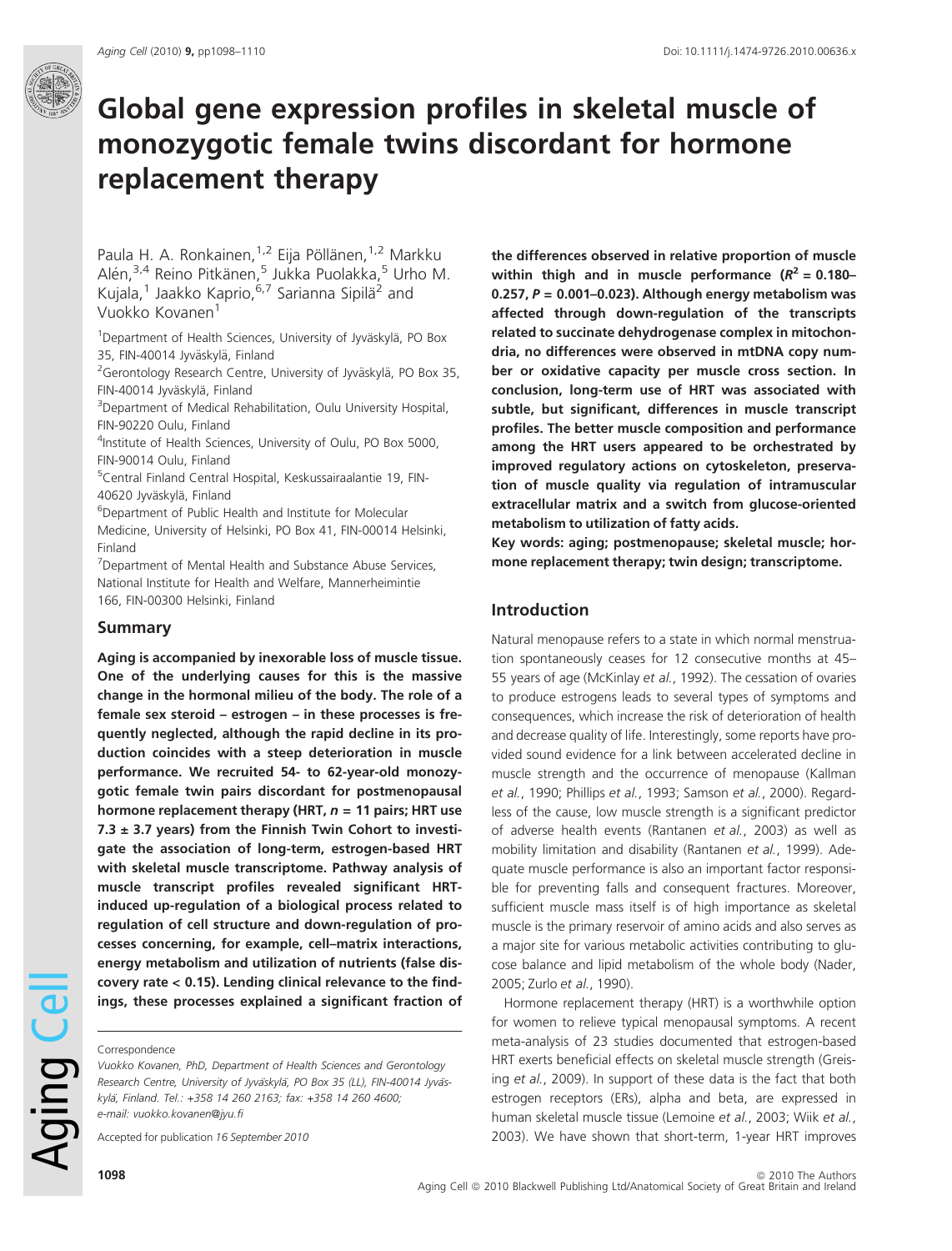muscle mass and performance (Sipilä et al., 2001; Taaffe et al., 2005). In addition, one year on HRT during the first years of the postmenopause was associated with smaller amount of changes in muscle transcriptome in comparison with one year on placebo (Pöllänen et al., 2007). Long-term HRT, on the other hand, was associated with better muscle composition and performance. The users also had higher maximal walking speed (MWS) compared to the never-users (Ronkainen et al., 2009). Intriguingly, suggesting a multifaceted role of estradiol in skeletal muscle signaling, studies with murine myoblasts have proposed that a subpopulation of ERa localizes outside the nucleus, more precisely in the mitochondria and the perinuclear compartments (Milanesi et al., 2008), and that – via both ERs – estradiol mediates anti-apoptotic effects through the renowned insulin-like growth factor 1/phosphatidylinositol 3-kinase pathway (Vasconsuelo et al., 2008). Although these documents may indicate that estradiol possibly acts through mitochondria or typical hypertrophic pathways to affect muscle, the molecular level mechanism by which long-term HRT may affect muscle structure and function is poorly understood.

In this study, we utilized a unique collection of genetically identical, HRT-discordant twin pairs to investigate the biological pathways that underlie the effects of long-term HRT on skeletal muscle characteristics. More specifically, the aim was to construct networks of enriched processes in skeletal muscle responding to the long-term use of estrogen-based HRT in comparison with women without any HRT in a genetically controlled setting and dissect whether the differential expression of these transcripts explains the previously reported

(Ronkainen et al., 2009) differences in muscle composition or performance.

## Results

#### General characteristics of the participants

Eleven monozygotic (MZ) twin pairs discordant for estrogenbased HRT (one sister is a current user, while her co-twin has never used HRT) aged  $57.6 \pm 1.8$  years (range,  $55-62$  years) formed the present study sample, a subgroup of our previous publication (Ronkainen et al., 2009). Mean duration of HRT use was  $7.3 \pm 3.7$  years (2-16 years). As expected, the HRT users had higher levels of both total and free 17 $\beta$ -estradiol (E<sub>2</sub>) and total estrone compared to their sisters not on HRT (Table 1). The levels of total and free testosterone (T) or the ratio of total  $E<sub>2</sub>$ and T, or free  $E_2$  and T was not statistically significantly different between the users and non-users.

## Transcript profiles reveal significant changes among co-twins using HRT

Pairwise analysis at the level of individual probes revealed that 22 sequences were up-regulated (Table S1) and 33 sequences down-regulated (Table S2) at  $P < 0.001$  in the co-twins using HRT. Also, lists with 30 genes carrying the highest (Table S3) and 30 genes with the lowest fold change (FC) (Table S4) are included. Microarray data mining with enrichment analysis was carried out separately for the up-regulated and for the down-

Intrapair

Table 1 Physical and biochemical characteristics of the HRT-discordant monozygotic twin pairs

The variables within two sections are arranged according to ascending P value. The data presented are partially reported in a previous publication (Ronkainen et al., 2009).

Data are mean ± SD.

BMI, body mass index; SHBG, sex hormone-binding globulin; E<sub>2</sub>, 17 $\beta$ -estradiol; E<sub>1</sub>, estrone; HRT, hormone replacement therapy.

|                                        | Non-user        | HRT user        | 11 Iu apan<br>difference %  |         |
|----------------------------------------|-----------------|-----------------|-----------------------------|---------|
| Variable                               | $(n = 11)$      | $(n = 11)$      | (95% CI)                    | P value |
| Physical characteristics               |                 |                 |                             |         |
| Relative muscle area, thigh (%)        | $49.8 \pm 12.7$ | $54.2 \pm 10.0$ | $11(3.1-19)$                | 0.013   |
| Relative fat area, thigh (%)           | $50.2 \pm 12.7$ | $45.8 \pm 10.0$ | $-7.4$ ( $-13$ to $-1.5$ )  | 0.013   |
| Vertical jumping height (cm)           | $13.0 \pm 4.3$  | $15.1 \pm 4.2$  | $21 (-0.9 to 43)$           | 0.016   |
| Body fat (%)                           | $35.2 \pm 8.9$  | $30.1 \pm 7.1$  | $-11$ ( $-23$ to 2.1)       | 0.026   |
| Maximal walking speed (m $s^{-1}$ )    | $2.0 \pm 0.2$   | $2.1 \pm 0.3$   | $6.3$ ( $-1.4$ to 14)       | 0.074   |
| BMI (kg $m^{-2}$ )                     | $28.2 \pm 6.5$  | $25.7 \pm 3.8$  | $-6.7$ ( $-16$ to 3.1)      | 0.09    |
| Biochemical characteristics            |                 |                 |                             |         |
| $E_1$ (pm)                             | $98 \pm 27$     | $900 \pm 1455$  | 760 (-153 to 1673)          | 0.003   |
| $E_2$ (pm)                             | $33 \pm 27$     | $173 \pm 203$   | 696 (-147 to 1540)          | 0.003   |
| Free $E_2$ (p <sub>M</sub> )           | $0.81 \pm 0.58$ | $3.3 \pm 3.3$   | 501 $(-33$ to 1035)         | 0.006   |
| SHBG (n <sub>M</sub> )                 | $43 \pm 15$     | $68 \pm 33$     | 62 (14-109)                 | 0.010   |
| Glucose (m <sub>M</sub> )              | $5.2 \pm 0.7$   | $4.9 \pm 0.5$   | $-4.2$ ( $-8.3$ to $-0.2$ ) | 0.041   |
| Testosterone (pm)                      | $639 + 269$     | $715 + 306$     | $14(2.1-13)$                | 0.061   |
| Free testosterone (pm)                 | $9.9 \pm 4.7$   | $8.4 \pm 4.7$   | $-12$ ( $-29$ to 4.7)       | 0.075   |
| E <sub>2</sub> /Testosterone           | $0.06 \pm 0.05$ | $0.27 \pm 0.36$ | 711 (-247 to 1668)          | 0.087   |
| Free E <sub>2</sub> /Free testosterone | $0.10 \pm 0.08$ | $0.54 \pm 0.79$ | 929 (-408 to 2265)          | 0.104   |
| HbA1c (%)                              | $5.8 \pm 0.3$   | $5.7 \pm 0.3$   | $-1.7$ ( $-4.6$ to 1.2)     | 0.20    |
| Mitochondrial copy number, muscle (%)  | $377 \pm 107$   | $331 \pm 32$    | $-7.4$ ( $-21$ to 5.6)      | 0.21    |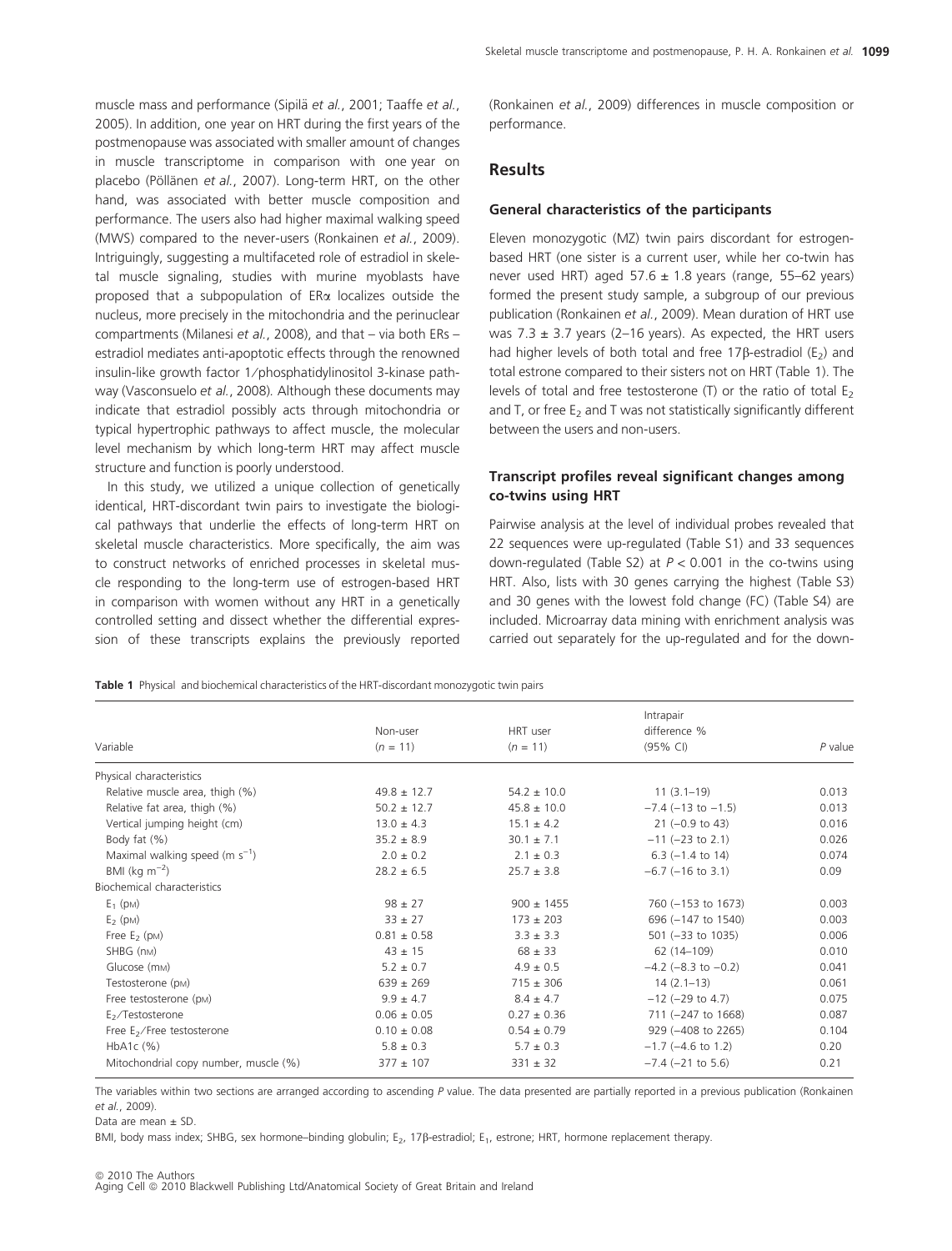regulated genes each sorted according to P value and resulted in identification of one significantly up-regulated biological process and eight down-regulated ones in the co-twins using HRT. The complete list of genes responsible for the enrichment is presented in Table S5. The results are presented from the HRT use point of view, i.e., up-⁄ down-regulated pathways in co-twins using HRT.

## Transcripts of 'regulation of anatomical structure morphogenesis' up-regulated in skeletal muscle of the co-twins using HRT

Gene set enrichment analysis on a preranked gene list with genes carrying positive FC ranked according to P value revealed three significantly up-regulated pathways in the co-twins using HRT: 'regulation of anatomical structure morphogenesis' with nine genes responsible for the enrichment [false discovery rate (FDR) q value = 0.061], 'regulation of cell shape' (FDR q value = 0.015) and 'regulation of cell morphogenesis' (FDR  $q$ value  $= 0.018$ ), the latter two with six identical genes with core enrichment. Because the latter two were included in the first one, only 'regulation of anatomical structure morphogenesis' is reported in Table 2 and discussed further. One of the genes in the top-ranked gene subset encodes a protein entitled roundabout, axon guidance receptor, homolog 1 (ROBO1), a member of the neural cell adhesion molecule (NCAM) subfamily, characterized as a single-pass transmembrane receptor and regarded as a guide for neuronal migration (Kidd et al., 1998). Another gene responsible for the enrichment encoded microtubule-associated protein tau (MAPT), a cytosolic phosphoprotein, which functions in stimulating and stabilizing the assembly of microtubules from tubulin. Also, two genes encoding CDC42 effector proteins (Rho GTPase binding) 1 and 4, which mediate the organization of actin cytoskeleton, were found in this up-regulated pathway.

Correlation analysis corrected for clustered sampling and including all the participants revealed that the mean expression of this single up-regulated pathway explained 19% of the varia-

tion observed in the relative proportion of muscle within thigh  $(P = 0.001, Fig. 1A)$ .

## Pathways related to interactions between cells and their environment down-regulated in the co-twins using HRT

A total of ten gene sets were significantly down-regulated in the co-twins using HRT (Table 2). The most significantly down-regulated biological process was 'cell matrix adhesion' (FDR q value  $= 0.053$ ) with 20 genes included in the top-ranked gene subset. Also, nine other down-regulated gene sets were found, of which 'maintenance of localization' and 'maintenance of protein localization', as well as 'cell matrix adhesion' and 'cell substrate adhesion' were identical. The latter ones of both pairs were included in the first gene sets shown in Table 2. 'Cell matrix adhesion' included, for example, a gene encoding sarcoglycan, epsilon (SGCE), a membrane-associated glycoprotein, expressed in a variety of tissues and representing an important component mediating membrane–matrix interactions also in skeletal muscle (Ettinger et al., 1997), and a gene encoding fibulin 5 (FBLN5), essential in elastogenesis (Nakamura et al., 2002; Yanagisawa et al., 2002). Other important players in the adhesion of cells to its environment included genes encoding proteins such as RAS p21 protein activator 1 (RASA1), collagen type XVII alpha 1 (COL17A1), lymphatic vessel endothelial hyaluronan receptor 1 (LYVE1), integrin beta 1 binding protein 1 (ITGB1BP1) and actinin alpha 1 (ACTN1).

Correlation analysis revealed a significant negative correlation in that 20% of the variation observed in vertical jumping height was explained by the mean expression of 'cell matrix adhesion'  $(P = 0.008, Fig. 2A)$ .

## Mitochondria-related genes down-regulated in the co-twins using HRT

'Cofactor catabolic process' with, for example, genes encoding four subunits  $- A$ , B, C and D  $-$  of the succinate dehydrogenase

| Table 2 Up- and down-regulated pathways in the muscle of co-twins using HRT (FDR q value $\leq 0.15$ ) |  |
|--------------------------------------------------------------------------------------------------------|--|
|--------------------------------------------------------------------------------------------------------|--|

| Gene set name                                    | Genes with core<br>enrichment/<br>genes in the list/<br>ES<br>genes in the set |       | <b>NES</b> | Nominal P value | FDR $q$ value |
|--------------------------------------------------|--------------------------------------------------------------------------------|-------|------------|-----------------|---------------|
| Up-regulated gene sets in co-twins using HRT     |                                                                                |       |            |                 |               |
| Regulation of anatomical structure morphogenesis | 9/15/26                                                                        | 0.660 | 1.890      | 0.0004          | 0.061         |
| Down-regulated gene sets in co-twins using HRT   |                                                                                |       |            |                 |               |
| Cell matrix adhesion                             | 20/25/38                                                                       | 0.611 | 1.911      | < 0.0001        | 0.053         |
| Cofactor catabolic process                       | 6/9/10                                                                         | 0.705 | 1.798      | 0.002           | 0.091         |
| G1 phase                                         | 6/8/15                                                                         | 0.721 | 1.778      | 0.002           | 0.101         |
| Maintenance of localization                      | 9/15/22                                                                        | 0.615 | 1.765      | 0.001           | 0.103         |
| Regulation of homeostatic process                | 8/10/14                                                                        | 0.684 | 1.800      | 0.002           | 0.107         |
| Respiratory gaseous exchange                     | 6/9/15                                                                         | 0.707 | 1.809      | 0.003           | 0.119         |
| Vitamin metabolic process                        | 4/9/17                                                                         | 0.680 | 1.734      | 0.004           | 0.132         |
| Response to nutrient                             | 9/12/17                                                                        | 0.624 | 1.716      | 0.004           | 0.146         |

ES, enrichment score; NES, normalized ES; FDR, false discovery rate; HRT, hormone replacement therapy.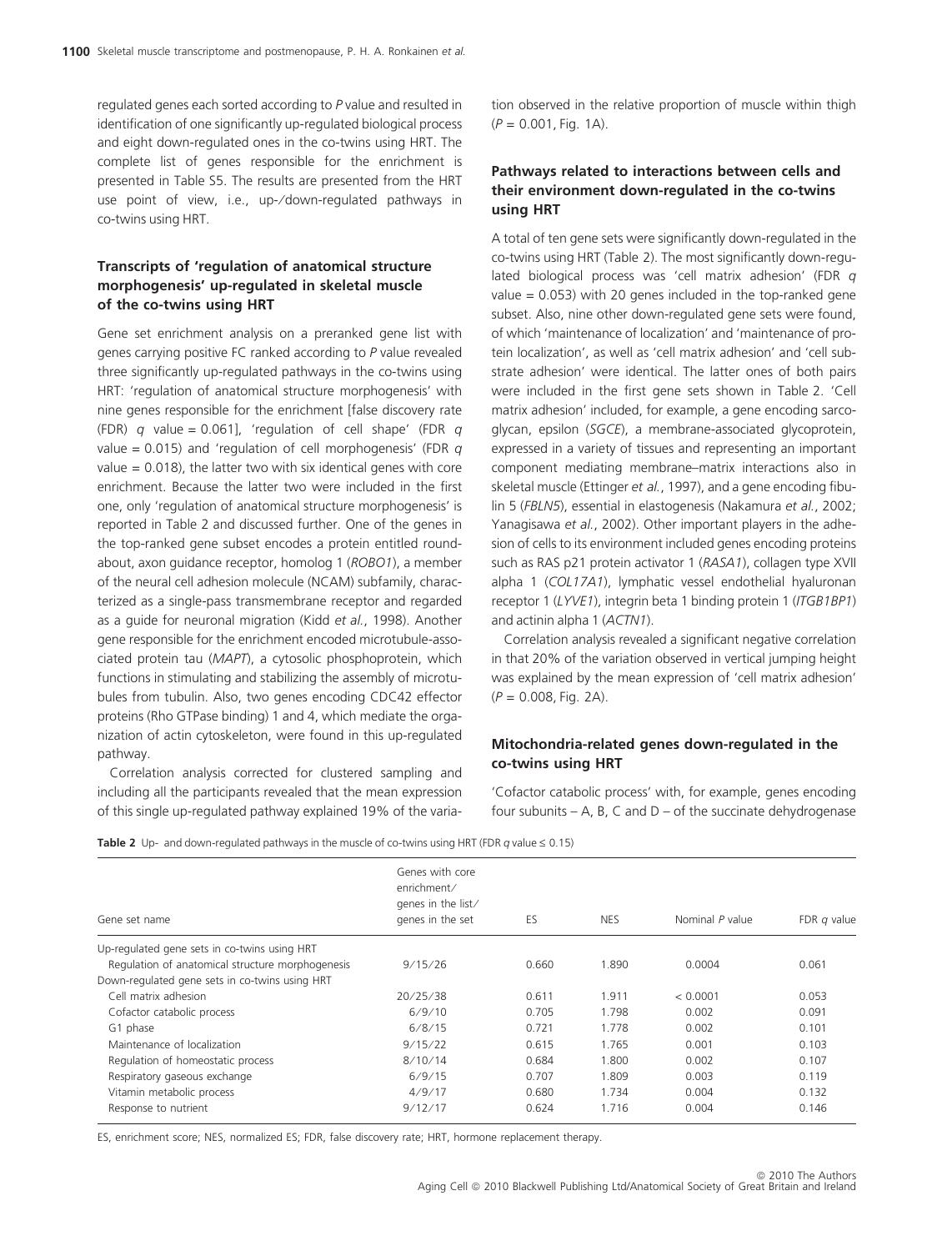

Fig. 1 The relationships between relative proportion of muscle within thigh and normalized mean expression values of enriched biological processes titled 'regulation of anatomical structure morphogenesis' (A), 'cofactor catabolic process' (B) and 'response to nutrient' (C).

(SDH) complex was down-regulated in the co-twins using HRT (Table 2). Also, nicotinamide nucleotide transhydrogenase, also a component of the energy transfer system in the integral mitochondrial membrane, was included in the top-ranked gene subset of this biological process. The mean expression value of 'cofactor catabolic process' explained 26% of the relative proportion of muscle ( $P = 0.004$ , Fig. 1B) and 20% of jumping height ( $P = 0.016$ , Fig. 2B). This observation appeared not to be



Fig. 2 The relationships between muscle performance measured as jumping height and normalized mean expression values of enriched biological processes titled 'cell matrix adhesion' (A), 'cofactor catabolic process' (B) and 'response to nutrient' (C).

attributable to differences in the number of mitochondria, because the mitochondrial copy number was similar within the muscle tissue of both the users and the non-users ( $P = 0.21$ , Table 1). Moreover, SDH staining of the cryosections revealed no significant differences in the oxidative capacity per muscle cross section between the users and the non-users (fibers with low oxidative capacity:  $50.9 \pm 9.5\%$  vs.  $47.4 \pm 13.4\%$  and high oxidative capacity:  $37.3 \pm 9.6\%$  vs.  $40.2 \pm 12.4\%$ , respectively).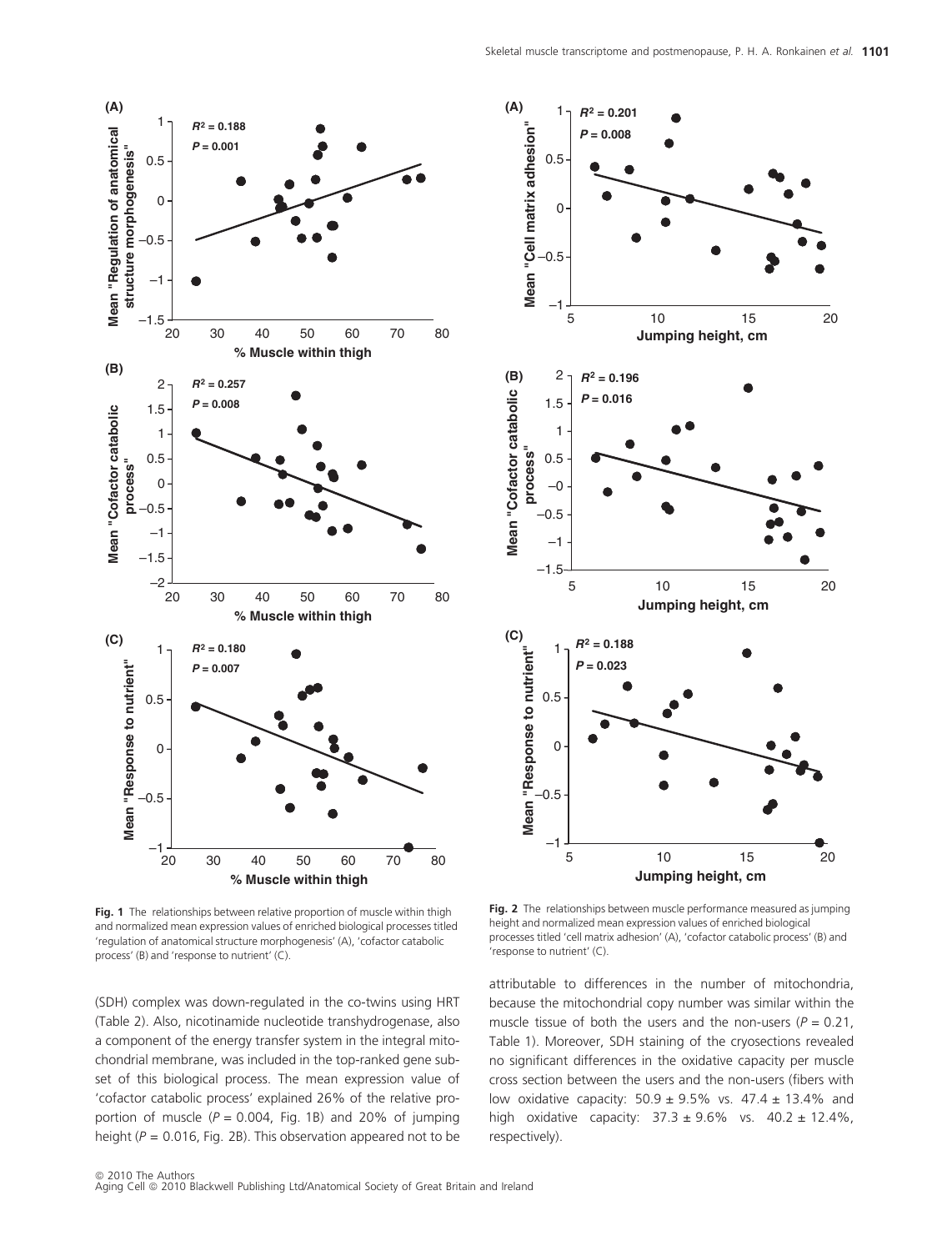## Response to nutrient down-regulated in the co-twins using HRT

Long-term use of HRT was associated with the down-regulation of a gene set entitled 'response to nutrient'. One of the genes in the top-ranked gene subset was gene encoding peroxisome proliferator-activated receptor gamma (PPARG), a nuclear receptor known to play a requisite and sufficient role in the regulation of adipocyte differentiation and to have significant contribution to the whole-body glucose homeostasis and insulin sensitivity (Tontonoz et al., 1994; Barroso et al., 1999). Also, endosulfine alpha (ENSA), a gene encoding a protein suggested to regulate ATPsensitive potassium ( $K_{ATP}$ ) channels, which possess a key role in the control of insulin release (Heron et al., 1998), was identified in this category. The mean expression of this pathway was inversely correlated with both muscle mass and performance explaining 18% of the variation in relative proportion of muscle within thigh  $(P = 0.007,$  Fig. 1C) and 19% in jumping height  $(R = -0.433, P = 0.023, Fig. 2C)$ . According to serum analysis, the HRT users had on average four percent lower blood glucose  $(P = 0.041$ , Table 1), while no significant differences in HbA1c was observed ( $P > 0.05$ ).

## Association between use of HRT and body anthropometry and muscle properties

The co-twins using HRT had on average 10% lower body fat percent compared to their sisters not on HRT ( $P = 0.026$ , Table 1). Relative muscle area within thigh was on average 11% higher  $(P = 0.013)$  and relative fat area 7% lower  $(P = 0.013)$  in the HRT users in comparison with the non-users. An indication of better muscle power came from the data on vertical jumping height showing 21% better ability to jump within HRT users than their co-twins ( $P = 0.016$ ), while better mobility ( $P =$ 0.074) – measured as MWS – within HRT users was observed as well, although the result did not reach statistical significance.

## **Discussion**

Our genetically identical female twin pairs, in which one co-twin was a long-term user of HRT, represent a powerful model to investigate the effects of estrogen-based HRT independent of genetic factors and other familial factors, which may confound studies in individuals; within-pair comparisons also greatly reduce variability. Here, we explored global gene expression profiles in skeletal muscle tissue and identified pathways possibly underlying the observed differences in muscle phenotypes, especially muscle composition and performance, of these twins after long-term hormonal treatment. Our results suggest that HRT exerts only moderate, but still relevant, changes in muscle transcriptome. The most notable changes were found in the expression of genes related to organization of cytoskeleton, cell–environment interactions, energy metabolism and responses to nutrition, which in their turn also explained a substantial fraction of the observed variation in muscle mass and performance (Fig. 3). Overall, the transcription profiles suggested that rather than up-regulating gene expression, HRT appeared to down-regulate transcriptional activity. On the other hand, as a result of cross-sectional nature of our data, we may speculate that the processes being 'down-regulated' in the co-twins using HRT are actually preserved near or at the premenopausal levels, while they would be 'up-regulated' in the non-users as a result of aging and postmenopausal changes. Similar observation was also evident in our previous, longitudinal study (Pöllänen et al., 2007).

Only one biological process – 'regulation of anatomical structure morphogenesis' – was significantly up-regulated within co-twins using HRT. The top-ranked gene subset of this enriched process included genes encoding proteins such as MAPT, a stabilator of the microtubule network and a player important in the generation and maintenance of neurites. Overexpression of MAPT has been documented to inhibit kinesin-dependent transportation of peroxisomes into neurites predisposing the cells to oxidative stress (Stamer et al., 2002). A link between MAPT and muscle has been reported as well. More specifically, transgenic mice expressing human MAPT with a common mutation, namely P301L, were observed to exhibit skeletal muscle with neurogenic atrophy (Lewis et al., 2000). The link between the up-regulation of MAPT mRNA and the preserved muscle composition in the HRT users remains, however, enigmatic. Also, CDC42 effector proteins (CDC42EP) 1 and 4, interacting with CDC42 to regulate the organization and assembly of the actin



Fig. 3 Summary of the main findings.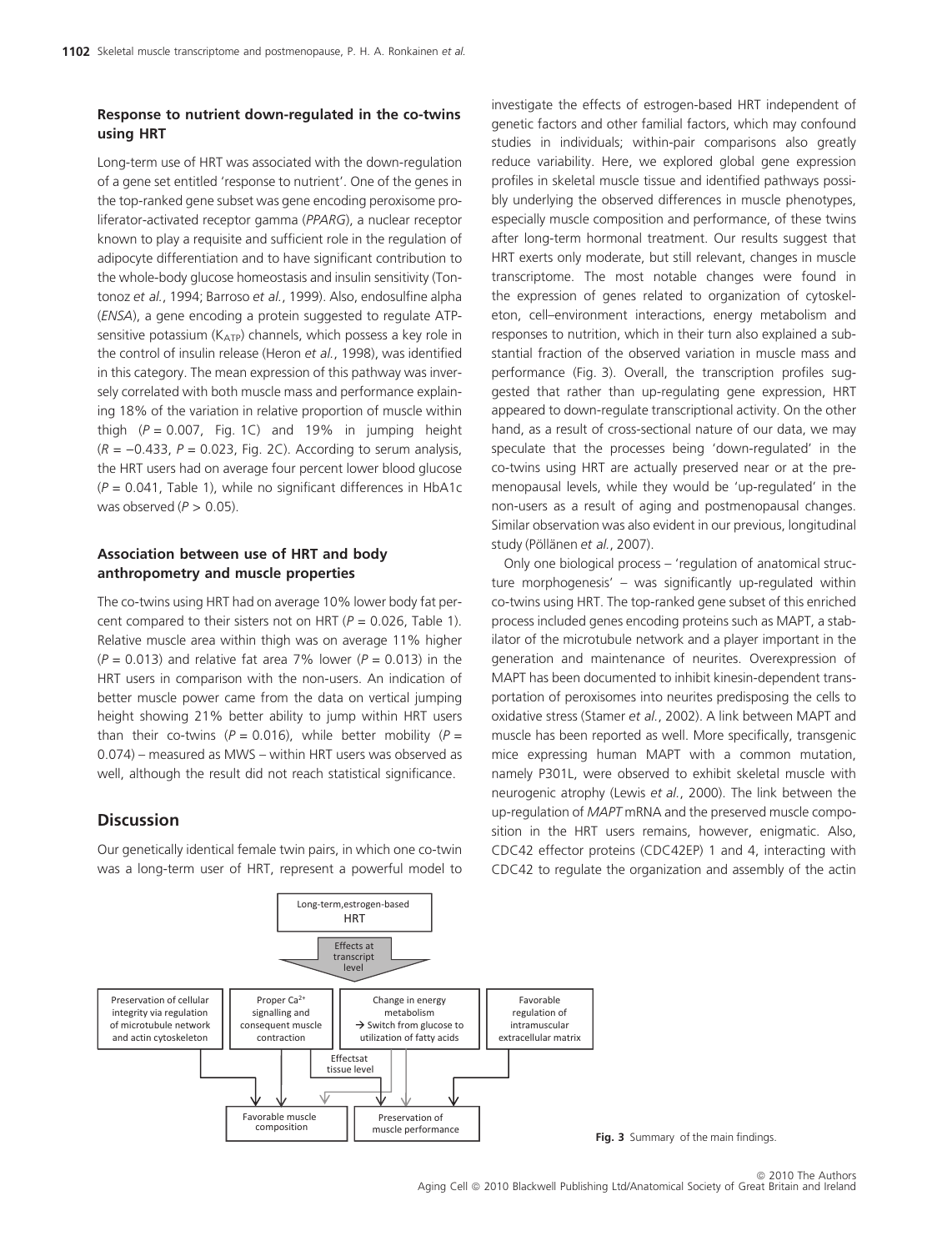cytoskeleton (Bishop & Hall, 2000), were included in the gene list responsible for the enrichment. Intriguingly, inhibition of CDC42 by exogenous expression of a dominant negative form has been documented to result in a block in myogenesis (Takano et al., 1998; Luo et al., 1994), although contradictory results have also been published (Gallo et al., 1999; Meriane et al., 2000). Nonetheless, CDC42 is undoubtedly an important agent in the milieu of skeletal muscle and, in our study design, is included in the biological process, whose mean expression explains 19% of the variation observed in relative proportion of muscle within thigh. Our result concerning the link between HRT and cell structure is supported by some studies such as that by Kublickiene and colleagues documenting that estrogenbased HRT may preserve the morphological integrity of endothelial cells by regulatory actions on cytoskeleton (Kublickiene et al., 2008). Moreover, exposure of endothelial cells to physiological levels of estradiol has been reported to result in rapid remodeling of actin cytoskeleton (Simoncini et al., 2006).

Aside from being a major protein reservoir, skeletal muscle specializes in generating force and producing movement. The stabilizing structures of muscle tissue, located in contractile filaments, between sarcomeres and next to sarcolemma, hold the filaments together and enable appropriate function of this tissue and form an essential player in force transmission. With age, muscle stem cells are demonstrated to switch from myogenic fate to fibrotic one further resulting in impaired muscle regeneration and enhanced fibrotic response (Brack et al., 2007). Our results implying that genes related to 'cell matrix adhesion' are down-regulated in the sisters using HRT may actually indicate that the respective process is up-regulated in the nonusers and maintained close to premenopausal levels in the HRT users. This notion would explain the significant inverse association observed between the mean expression of 'cell matrix adhesion' and jumping height. Speculatively, the higher expression of the genes related to the regulation of extracellular matrix and cell– matrix interactions in skeletal muscle in the non-users could impede proper force transmission through affecting the amount and quality of the matrix components in the interstitial space of muscle tissue. This scheme with impaired muscle composition is further supported by our recent paper reporting that relative proportion of fat within thigh is on average 7% lower among the HRT users compared to the non-users in this same study sample (Ronkainen et al., 2009). Moreover, among the genes of top-ranked gene subset was, for example, FBLN-5, an organizer of elastic fiber assembly. A truncated form of FBLN-5, unable to carry its role in elastogenesis, is reported to accumulate with age (Hirai et al., 2007). Thereupon, higher expression of this gene in the nonusers may represent an indication to compensate for the aging-induced accumulation of the truncated form upon increased production of Extracellular Matrix components.

'Cofactor catabolic process' was one of the down-regulated pathways among co-twins using HRT. The pathway included, for example, the four subunits of the SDH complex functioning in the mitochondrial respiratory chain in the inner membrane of mitochondria (Chen et al., 2009). We found no differences in the mitochondrial copy number or in the oxidative capacity of the muscle per cross section. The down-regulated expression of the components of the complex II of mitochondria cannot, however, be underestimated (Chen et al., 2009). Interestingly, aside from the down-regulated genes along this pathway, pyruvate dehydrogenase kinase isoenzyme 4 (PDK4), known to be expressed primarily in skeletal muscle and heart (Bowker-Kinley et al., 1998), had the second highest FC (mean HRT user/nonuser, 2.4) of all the probes in the array. PDK4 functions as an inactivator of the pyruvate dehydrogenase complex (PDC), a pivotal metabolic switch for fuel selection, thereby leading to the utilization of fatty acids instead of glucose and contributing to the overall control of aerobic oxidation of carbohydrate fuels. Importantly, PDK4 has been suggested to contribute to the regulation of the adaptive response or long-term control of the activity of PDC (Randle, 1986; Priestman et al., 1992). In human muscle cell culture, insulin reverses the up-regulation of PDK4 caused by glucose deprivation and fatty acid supplementation (Abbot et al., 2005). The link between the down-regulation of the components of SDH complex and up-regulation of PDK4 could imply an overall decrease in glucose oxidation and possible preference for the utilization of fatty acids as an energy source after long-term use of HRT. In our study population, this switch in metabolic status of muscle tissue resulted in both higher relative proportion of muscle tissue within thigh and better muscle performance. Our hypothesis is supported by a previous study in which the decline in fat-free mass was the best single predictor of the decline in basal fat oxidation in humans (Calles-Escandon et al., 1995). Moreover, another study with rats reported that aging was associated with a decreased ability of muscle to oxidize fatty acids, a fact that was suggested to explain the accumulation of triglycerides in muscle, which again is a possible contributor to several metabolic disorders such as insulin resistance (Tucker & Turcotte, 2002).

Intriguingly, one of the down-regulated genes in the pathway 'response to nutrient' encoded PPARG, which plays a critical role as a transcriptional regulation of both adipogenic and lipogenic programs (Spiegelman, 1998). PPARG is also suggested to represent a molecular link between fatty acids and insulin sensitivity (Way et al., 2001; Evans et al., 2004; Tontonoz & Spiegelman, 2008). The inhibition of the expression of PDK4 has been postulated to represent a mechanism by which PPARG agonists enhance glucose metabolism in muscle. In this context, the down-regulation of PPARG and up-regulation of PDK4 with a parallel down-regulation of the components of mitochondrial respiratory chain may, again, pose an indication of lowered utilization of glucose in skeletal muscle after estrogen-based HRT, while exploitation of fatty acids as energy source would be enhanced. Interestingly, also ENSA and stanniocalcin 1 (STC1) were included in the top-ranked gene subset of this down-regulated pathway concerning responses to nutrients. Previously, ENSA has been shown to block  $K_{ATP}$  channels, possibly triggering insulin secretion via membrane depolarization, activating voltage-gated  $Ca^{2+}$  entry and finally increasing the levels of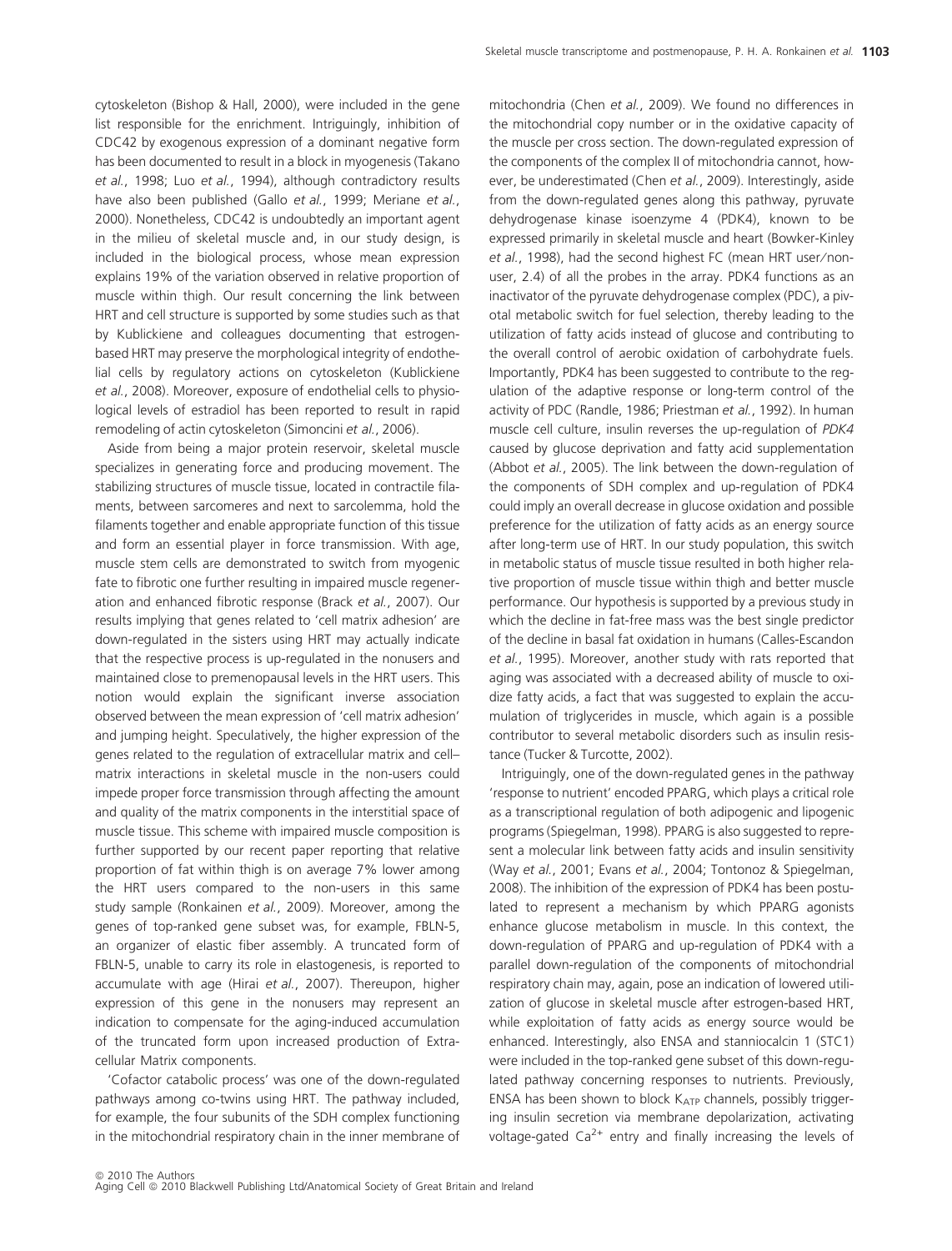intracellular  $Ca^{2+}$  (Heron et al., 1998). Therefore, ENSA can be considered to play a key role in coupling cell metabolism to electrical activity. Also, inclusion of STC1, a secreted glycoprotein hormone and a regulator of calcium and phosphate homeostasis (Madsen et al., 1998), in this pathway may perhaps suggest the impact of long-term HRT on calcium homeostasis in muscle. STC was originally identified in fish, in which it is secreted as a response to a rise in serum calcium and prevents hypercalcemia (Wagner et al., 1989). The high mean expression of this pathway together with poor relative proportion of muscle and muscle performance in the non-users may indicate that calcium signaling is boosted at transcript level but is not translated into improved function of this tissue, while the users would have a satisfactory calcium signaling and consequently better muscle properties.

This study has some limitations. The data are based on a limited sample size. However, despite the rather small amount of participants, the MZ co-twin controlled study represents perhaps one of the best case–control study designs available in humans owing to the complete or at least close match for genetic background, age and gender as well as for intrauterine and childhood environment. Furthermore, the number of participants in the present study design with discordant MZ twins is comparable to the number of participants in previous reports (e.g., Laustiola et al., 1988; Bouchard et al., 1990; Pietiläinen et al., 2008; Leskinen et al., 2009) and has sufficient power to detect clinically relevant differences. The participants used different preparations currently prescribed in clinical practice. A subgroup analysis for the pairs with the users of estrogen-only  $(n = 5$  pairs) and estrogen plus progestogen treatments  $(n = 6$ pairs) is not included as the sample sizes would then perhaps be too small for statistical testing. The lack of a fixed HRT preparation reflects the real-life nature of the current design. Furthermore, a Randomized controlled trial with a comparable duration of HRT may not be possible to conduct. The HRT users had no discordance in daily energy intake, physical activity, smoking or medication, thereby allowing the discordance to be mostly attributable to use of HRT.

Nowadays, several articles report results from microarrays without separate confirmation of gene expression by quantitative PCR (qPCR) (e.g., Zahn et al., 2006; Pietiläinen et al., 2008; Pöllänen et al., 2010; Stephens et al., 2010). This appears justified as several previous studies have shown that qPCR nicely reproduces the results from microarrays (e.g., Roth et al., 2002; Rome et al., 2003; Welle et al., 2003; Zambon et al., 2003; Welle et al., 2004; Melov et al., 2007; Pöllänen et al., 2007; Thalacker-Mercer et al., 2007). This series of literature suggests that the quality and reproducibility of the microarray experiments are well established, and additional validation with qPCR may perhaps not be necessary anymore.

Several studies have been conducted during the last years to evaluate the possible risks and benefits of HRT. The risks involve, for instance, increased incidence of stroke (Anderson et al., 2004; Rossouw et al., 2002) and venous thromboembolism (Anderson et al., 2004; Rossouw et al., 2002; Canonico et al.,

2008; Sare et al., 2008), whereas the benefits include the improvement in vasomotor symptoms (MacLennan et al., 2001; Notelovitz et al., 2000; Stearns et al., 2002, 2002), as well as protection against both colon cancer (Nanda et al., 1999; Grodstein et al., 1999) and osteoporosis (Torgerson & Bell-Syer, 2001; Wells et al., 2002). Despite the major role of skeletal muscle in overall health, the effects of HRT on muscle tissue are frequently neglected. This study sheds a light on the differences in global gene expression profiles in muscle samples that emerged after long-term use of estrogen-based HRT. Our real-life example with female twin pairs discordant for HRT offers an excellent opportunity to carefully dissect the changes in transcriptome with an advantage of total control of variation in genetic background. Because women typically use HRT for many years, investigating the effects of long-term administration rather than solely short-term exposure is of immense importance. In summary, we found that rather than exerting massive changes, long-term HRT creates subtle, but pertinent, differences in muscle transcript profiles. The better muscle composition and performance among the HRT users appeared to be orchestrated by improved regulatory actions on cytoskeleton, preservation of muscle quality via regulation of intramuscular extracellular matrix and a switch from glucose-oriented metabolism to utilization of fatty acids.

### Experimental procedures

#### Study design

This study is part of a larger research project, 'Sarcopenia – Skeletal Muscle Adaptation to Postmenopausal Hypogonadism and Effects of Hormone Replacement Therapy and Physical Activity in Older Women: a Genetic and Molecular Biological Study on Estrogen-related Pathways' (SAWEs), which was set up to investigate the effects of HRT on muscle properties at molecular level in a genetically controlled design. The recruitment process has been described elsewhere (Ronkainen et al., 2009). Shortly, out of 537 MZ female twin pairs from selected age-groups of the population-based Finnish Twin Cohort (Kaprio & Koskenvuo, 2002), who were invited to self-select themselves as being discordant for the use of HRT, a total of 16 pairs responded to the invitation, met the inclusion criteria and were further invited to the laboratory examinations. Subjects with any contraindications for participation in the measurements (chronic musculoskeletal disease, type 1 diabetes, type 2 diabetes with medication, diagnosed mental disorder, asthma with oral cortisol treatment, acute cancer, known drug or alcohol abuse ⁄ dependence, Crohn's disease) and for biopsy sampling (hemorrhagic diseases or use of warfarin) were excluded. The zygosity of the twins was verified at the Paternity Testing laboratory (National Public Health Institute, Helsinki, Finland) using DNA extracted from a venous blood sample with a battery of ten highly polymorphic gene markers. Fifteen of the 16 pairs participating in the measurements were confirmed to be MZ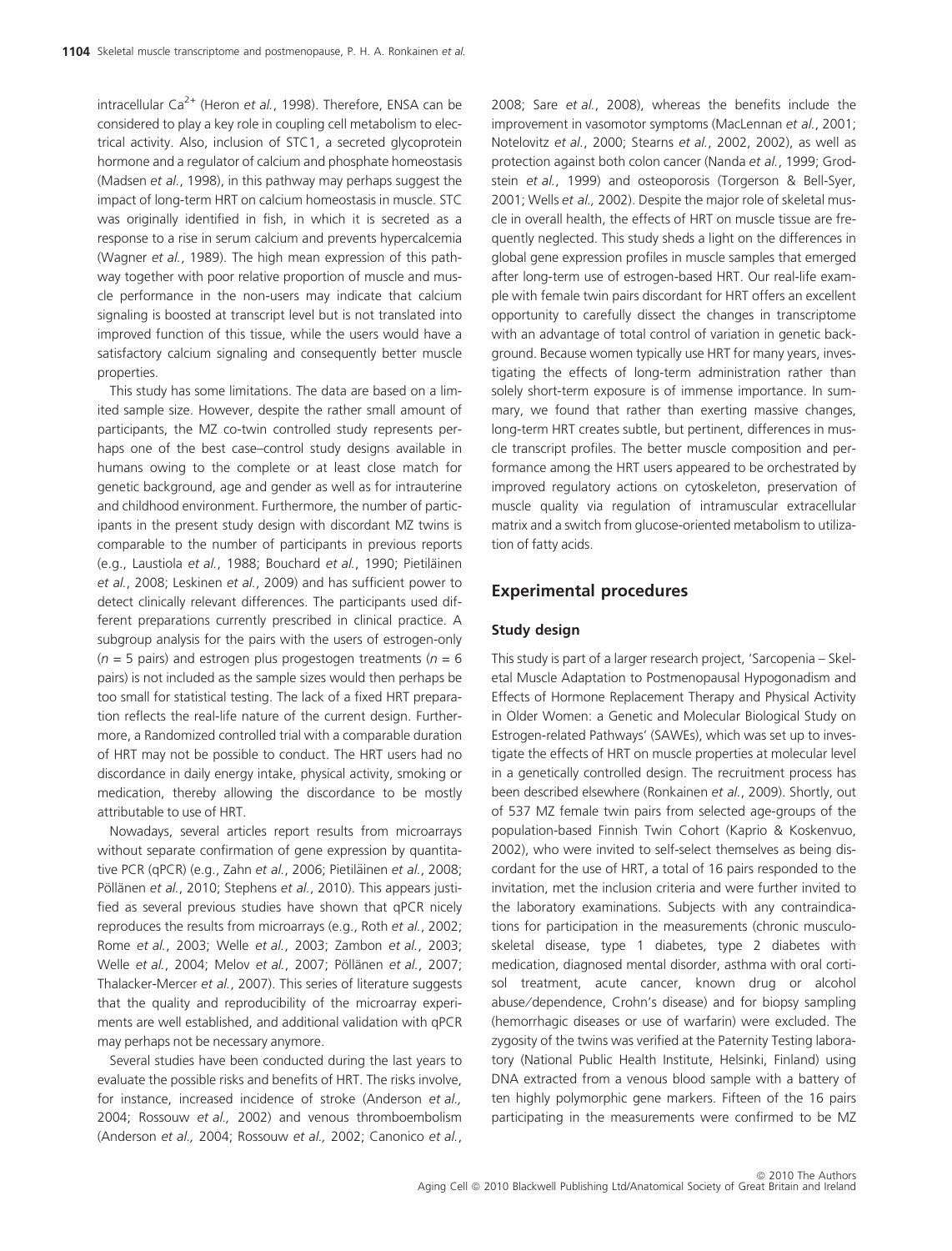pairs, whereas one twin pair turned out to be dizygotic and was excluded from the present analyses.

Of the HRT users, five women used estradiol-only preparations (the amount of the estrogenic agent in the preparation 1–2 mg), whereas six were taking a combined treatment including estrogenic (1–2 mg) and progestogenic compounds. Four pairs, in which the user administered a tibolone preparation, were excluded from the present study, because tibolone-containing therapy was found to have differential effects on muscle properties at phenotype level compared to estrogen-based treatments (Ronkainen et al., 2009) and the focus in the present study was set especially on estrogen-based therapies. Mean duration of HRT usage in the eleven included pairs was  $7.3 \pm 3.7$  years (range, 2– 16 years). There were no differences between the users and the nonusers in the time since the last menstrual periods (7.7 years  $\pm$  3.7 vs. 7.1  $\pm$  3.1, P = 0.31). All the laboratory measurements and data analysis were carried out blind to HRT status.

The 15 twin pairs forming the entire study group were previously reported not to differ in physical activity, daily energy intake, use of medication or smoking behavior (Ronkainen et al., 2009). Reanalyzing the data within the eleven pairs that are included in this study resulted in the same observation; no differences within these background variables were found.

The Ethics Committee of the Central Finland Health Care District approved the study, and the study was conducted according to the guidelines as laid down by the World Medical Association in the Declaration of Helsinki (2000). Written informed consent was provided by the participants before the measurements.

#### Serum analyses

Fasting blood samples were taken from the antecubital vein in a supine position between 7 AM and 9 AM. Sera were stored at  $-70$  °C immediately after sampling. The serum levels of glucose and HbA1c were derived from blood count (Sysmex KX-21N; Roche Diagnostics Inc., Espoo, Finland). Sex hormone–binding globulin (SHBG) concentrations was measured with solid-phase, chemiluminescent immunometric assays (Immulite 1000; Diagnostic Products, Los Angeles, CA, USA). The interassay coefficient of variation (CV) was 8.4% for 32.4 nm (SHBG). Serum  $E_2$ levels were determined in duplicate by extraction Radioimmunoassay as previously described (Ankarberg-Lindgren & Norjavaara, 2008). Interassay CV was 19% at 6 pm and  $<$  14% for concentrations of 12 pm and above. Serum testosterone was measured as previously described (Turpeinen et al., 2008). Limit of quantification was 70 pm, and interassay CV was 5.2% for the concentration 4.7 nm.  $E_2$  and testosterone were utilized together with SHBG in calculating the respective free hormone levels according to previously presented methods (Vermeulen et al., 1999; Bjornerem et al., 2004). Estrone  $(E_1)$  was determined as a dansyl derivative by LC-MS/MS with an API 4000 mass spectrometer as previously described (Nelson et al., 2004). Interassay CV was 7.8% for the concentration of 200 pm, while the limit of quantification was 10 pm.

#### Muscle biopsy sampling

Muscle biopsies were obtained from the mid-part of the vastus lateralis defined as a midpoint between the greater trochanter and the lateral joint line of the knee. Following the removal of all visible residues of fat and connective tissue, the biopsy samples for RNA and DNA analysis (on average 40 mg) were snap-frozen in liquid nitrogen and stored at  $-80$  °C until use. The biopsies for immunohistochemical analysis were oriented vertically and mounted in O.C.T. embedding medium (Tissue-Tek®, Sakura Finetek Europe B.V.) followed by snap-freezing in isopentane (-160 °C) precooled in liquid nitrogen. Adjacent transverse cross sections (10  $\mu$ m) were cut with a cryomicrotome. Traditional hematoxylin–eosin staining provided no evidence of any pathology in muscle tissue in any participants.

#### RNA and DNA extraction and cRNA synthesis

Frozen muscle biopsies were homogenized in Trizol reagent (Invitrogen, Carlsbad, CA, USA) utilizing FastPrep FP120 apparatus (MP Biomedicals, Illkrich, France). Total RNA and DNA fractions were extracted according to the manufacturer's guidelines and used in microarray hybridizations and in determining mitochondrial copy number, respectively. For microarray analysis, the RNA/cRNA concentrations were checked with Nanodrop ND-1000 (Thermo Fisher Scientific Inc., Waltham, MA, USA) and RNA/cRNA quality using Bio-Rad's Experion electrophoresis station (Bio-Rad Laboratories, Hercules, CA, USA) both before and after amplifications. The amplification of total RNA (200 ng) was performed with Ambion's Illumina RNA TotalPrep Amplification kit (Ambion, Austin, TX, USA). The reaction was performed overnight, during which the RNA was biotinylated.

#### Microarray hybridizations

Each sample was hybridized to Illumina's Sentrix<sup>®</sup> Human-WG6 V3 Expression BeadChip (cat no BD-101-0603; Illumina, San Diego, CA, USA) containing probes for 48 803 transcripts. The hybridizations were performed by the Finnish DNA Microarray Center at Turku Center for Biotechnology according to Illumina Whole-Genome Gene Expression Direct Hybridization protocol (revision A). Hybridization was detected with 1  $\mu$ L mL<sup>-1</sup> Cyanine3-streptavidine (cat no PA43001, GE Healthcare Biosciences, Waukesha, WI, USA). The chips were scanned with Illumina BeadArray Reader. The numerical results were extracted with Bead Studio 3.1.3.0 (module v. 3.3.7, Illumina, San Diego, USA) without any normalization or background subtraction. Generation of cRNA, hybridizations of the arrays and quality control of the raw data were performed by the Finnish DNA Microarray Center at Turku Center for Biotechnology. The data discussed in this publication have been deposited in NCBI's Gene Expression Omnibus (Edgar et al., 2002) and are accessible through GEO Series accession number GSE21421 (http://www.ncbi.nlm.nih. gov/geo/query/acc.cgi?acc=GSE21421). The MIAME guidelines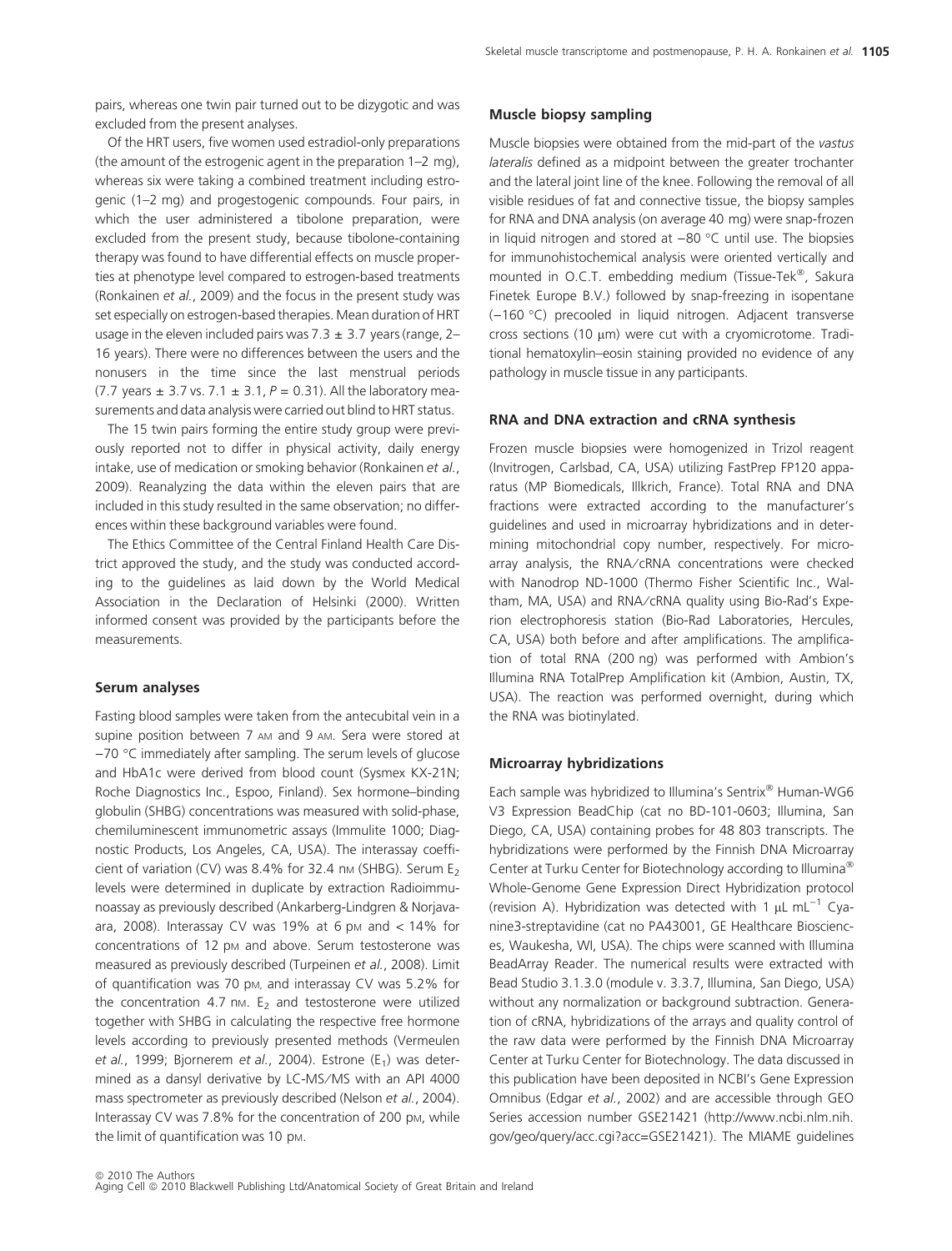were followed during array data generation, preprocessing and analysis.

## Microarray data preprocessing and enrichment analysis

The overall objective in microarray data mining was to identify significantly up- and down-regulated biological pathway compositions rather than sporadic information concerning significantly regulated individual genes. Initial data analyses for microarray data were performed utilizing R software (http:// www.R-project.org) together with Bioconductor development software (http://www.bioconductor.org). The raw data of each chip were first-quantile-normalized utilizing the affy package for R (Gautier et al., 2004). Hierarchical clustering was carried out in estimating the quality of the data. Pairwise analyses of the gene expression data were conducted utilizing limma package with a model of Bayesian shrinkage (Smyth, 2004). The data were ranked according to co-twin FC, which is a base-two logarithm resulting from dividing the expression value of each HRT user with the expression value of the respective sister (the nonuser) to correct for the identical genetic background.

Enrichment for functionally related genes across a spectra of 825 gene sets of Gene Ontology biological processes (C5: BP, http://www.broadinstitute.org/gsea/msigdb/collections.jsp) was tested using Gene Set Enrichment analysis (GSEA; Version 2.0) (Subramanian et al., 2005). Gene set enrichment analysis on a preranked gene list was performed. Two preranked gene lists were constructed: a list with up-regulated genes in the co-twins using HRT and a list including down-regulated genes in the co-twins using HRT each sorted according to P value.

Five thousand permutation cycles were carried out, and gene sets with at least seven and no more than 250 genes were taken into account in each analysis. This was because gene set classifications are organized in a tree-like manner so that gene sets become progressively larger and less descriptive while moving up the tree. Hence, to focus on the biologically most meaningful pathway collections, a cutoff was set to a maximum of 250 genes as the largest gene list to be documented. For the genes with multiple probes on the chip, the probe with the highest rank in the preranked list of genes (i.e., the smallest P value) was chosen to represent a given gene. Each analysis was carried out at least three times. A gene set with FDR < 0.150 was considered as significantly enriched.

The normalized mean expression values were calculated for the most important biological processes and correlated with the phenotype data. These mean expressions were calculated from quantile-normalized data by including the data from genes in the leading edge subset (top-ranked gene subset) of each biological process in the analyses. 'Standardized values' were calculated for these quantile-normalized expression values of each gene set for each individual utilizing SPSS software. 'The normalized mean expression value' for each biological process used in correlation analyses is the mean of these standardized values of the top-ranked genes in a given biological process.

#### Mitochondrial copy number

Mitochondrial copy number was determined essentially as previously described (Pietiläinen et al., 2008). Shortly, ABI 7300 Real-Time PCR System was used to quantify the amount of mitochondrial DNA. The mtDNA copy number was calculated based on the simultaneous amplification of the mitochondrial cytochrome b (Cytb, mtDNA, forward: GCCTGCCTG ATCCTCCAAAT, reverse: AAGGTAGCG GATGATTCAGCC, probe: FAM – CAC-CAGACG CCTCAACCGCCT T – TAMRA) and the nuclear amyloid protein beta precursor protein (APP, nuclear DNA, forward: TGTGTGCTC TCCCAGGTCTA, reverse: CAGTTCTGG AT-GGTCACTGG, probe: VIC – CCCTGAACT GCAGATCACCAA-TGTGGTAG – TAMRA) and expressed as the ratio of mtDNA to nuclear DNA converted to percentage in each specimen. Cloned plasmids containing the human APP or CytB gene (kind gifts from Professor Anu Suomalainen) were utilized in constructing standard curves. Standards were included in each run and used at concentrations of  $10^3 - 10^7$  copies. Quantification was performed in the exponential amplification phase.

#### Succinate dehydrogenase staining

The activity of SDH was used as a marker for oxidative capacity of muscle. SDH staining was performed as previously described (Pette & Tyler, 1983). The 8-bit images converted from the stained sections were processed and analyzed using ImageJ software (NIH). Intensity threshold separating areas with low and high oxidative capacity according to SDH activity was set manually and separately for all images. Finally, two intensity-scaled fractions representing low and high level of oxidative capacities were expressed as the percentage of the total measured area studied. Average percentage area fractions from the images (1–3 from each specimen) were analyzed. Five samples from the non-users and seven from the users were eligible for further analysis. These participants formed altogether four twin pairs. The data analysis was performed both between the groups (Mann–Whitney U test) and the within the four pairs (Wilcoxon's signed rank test).

#### Body anthropometry and muscle phenotype

Body anthropometry was measured and muscle phenotyping was performed as previously described (Ronkainen et al., 2009). BMI was calculated from weight and height measured by standard procedures. Shortly, body anthropometry including the percentage of body fat was determined between 07:00 and 10:00 hours after overnight fasting using a multifrequency bioelectrical impedance analyzer [InBody (720); Biospace, Seoul, Korea]. CT scans (Siemens Somatom Emotion scanner; Siemens AG, Erlangen, Germany) were obtained from the midpoint between the greater trochanter and the lateral joint line of the knee and relative proportions of muscle and fat analyzed using software developed at the University of Jyväskylä for crosssectional CT image analysis (Geanie 2.1; Commit Ltd, Espoo,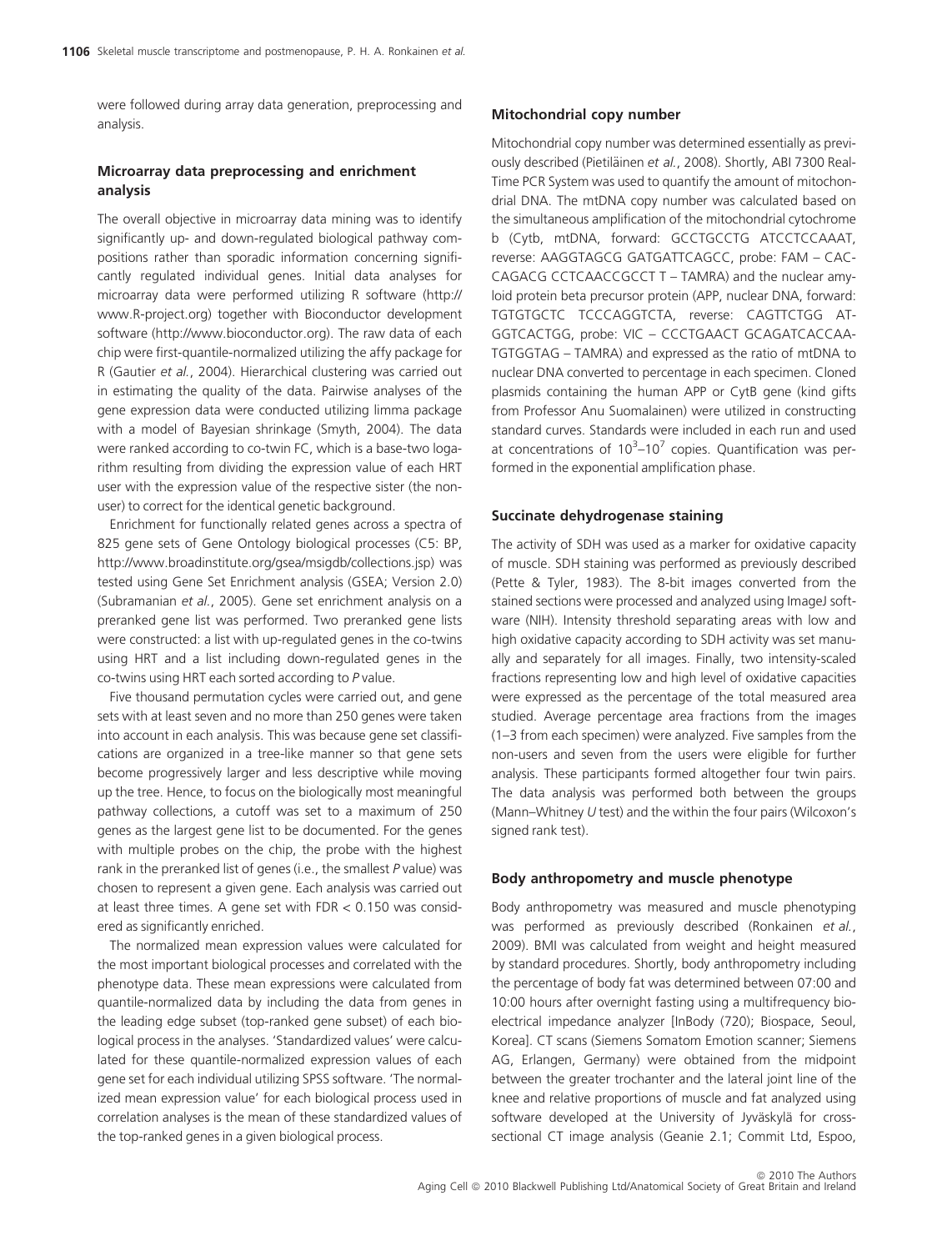## **Statistics**

Owing to the relatively small number of observations, the statistical significance of the differences between the means of phenotypic variables in HRT users and non-users was tested with Wilcoxon's signed rank test. Data are shown as means and SDs unless otherwise stated. Percentage intrapair differences (IPD%) were calculated as follows:  $(HRT$  user – non-user):(nonuser)  $\times$  100. In addition, the 95% confidence interval (CI) was calculated for the IPD%. In individual twins, Pearson correlation coefficient together with linear regression analysis corrected for clustered sampling was used in determining the relationships between gene expression and muscle phenotypes. Coefficient of determination  $(R^2)$  is presented in the figures for the relationship between the given variables. The skewness and kurtosis were tested for the variables, which were not normally distributed, and considered to be acceptable. Thereby, parametric testing was performed for all correlations. The results from SDH staining were tested with both Mann–Whitney U test and Wilcoxon's signed rank test. The level of significance was set at  $P \le 0.05$ . Data analyses were carried out with spss (version 15.0; SPSS, Chicago, IL, USA) and Stata (version 10; Stata Corporation, Texas, AZ, USA).

## Acknowledgments

We are grateful to all the twin pairs for participating in the study. Mia Horttanainen, Rita Rinnankoski-Tuikka, Kaisa-Leena Tulla and Erkki Helkala are acknowledged for excellent technical support. Markku Kauppinen, Tuija Leskinen and Heikki Kainulainen are thanked for valuable advice on statistical issues. In addition, we thank the personnel at the Paternity Testing Laboratory, National Public Health Institute, for carrying out the determination of the zygosity of the twins. Turku Centre for Biotechnology is acknowledged for conducting the microarray hybridizations with special thanks to Asta Laiho in initial data analysis. Anu Suomalainen, Pirjo Isohanni and Minna Toivola are thanked for the contribution to the determination of mtDNA copy number. This work was supported by the grants from the Finnish Ministry of Education, the Academy of Finland, the Finnish Cultural Foundation and 'Aging, well-being and technology' graduate school. The Finnish Twin Cohort is supported by the Academy of Finland Centre of Excellence in Complex Disease Genetics (PI J. Kaprio).

## Author contributions

VK, SS, UK, PR and EP designed the study. JK was responsible for the Finnish Twin Cohort based on which the twin pairs were recruited. PR, EP, MA, RP, JP and SS contributed to the acquisition of the data, and VK supervised the process. PR was mainly responsible for data analysis. All authors contributed to the interpretation of the data, critical revision of the manuscript and approving the final version of the manuscript, while PR drafted the article.

## References

- Abbot EL, McCormack JG, Reynet C, Hassall DG, Buchan KW, Yeaman SJ (2005) Diverging regulation of pyruvate dehydrogenase kinase isoform gene expression in cultured human muscle cells. FEBS J. 272, 3004–3014.
- Anderson GL, Limacher M, Assaf AR, Bassford T, Beresford SA, Black H, Bonds D, Brunner R, Brzyski R, Caan B, Chlebowski R, Curb D, Gass M, Hays J, Heiss G, Hendrix S, Howard BV, Hsia J, Hubbell A, Jackson R, Johnson KC, Judd H, Kotchen JM, Kuller L, LaCroix AZ, Lane D, Langer RD, Lasser N, Lewis CE, Manson J, Margolis K, Ockene J, O'Sullivan MJ, Phillips L, Prentice RL, Ritenbaugh C, Robbins J, Rossouw JE, Sarto G, Stefanick ML, Van Horn L, Wactawski-Wende J, Wallace R, Wassertheil-Smoller S, Women's Health Initiative Steering Committee (2004) Effects of conjugated equine estrogen in postmenopausal women with hysterectomy: the Women's Health Initiative randomized controlled trial. JAMA 291, 1701–1712.
- Ankarberg-Lindgren C, Norjavaara E (2008) A purification step prior to commercial sensitive immunoassay is necessary to achieve clinical usefulness when quantifying serum 17beta-estradiol in prepubertal children. Eur. J. Endocrinol. 158, 117-124.
- Barroso I, Gurnell M, Crowley VE, Agostini M, Schwabe JW, Soos MA, Maslen GL, Williams TD, Lewis H, Schafer AJ, Chatterjee VK, O'Rahilly S (1999) Dominant negative mutations in human PPARgamma associated with severe insulin resistance, diabetes mellitus and hypertension. Nature 402, 880-883.
- Bishop AL, Hall A (2000) Rho GTPases and their effector proteins. Biochem. J. 348(Pt 2), 241-255.
- Bjornerem A, Straume B, Midtby M, Fonnebo V, Sundsfjord J, Svartberg J, Acharya G, Oian P, Berntsen GK (2004) Endogenous sex hormones in relation to age, sex, lifestyle factors, and chronic diseases in a general population: the Tromso Study. J. Clin. Endocrinol. Metab. 89, 6039–6047.
- Bouchard C, Tremblay A, Despres JP, Nadeau A, Lupien PJ, Theriault G, Dussault J, Moorjani S, Pinault S, Fournier G (1990) The response to long-term overfeeding in identical twins. N. Engl. J. Med. 322, 1477–1482.
- Bowker-Kinley MM, Davis WI, Wu P, Harris RA, Popov KM (1998) Evidence for existence of tissue-specific regulation of the mammalian pyruvate dehydrogenase complex. Biochem. J. 329(Pt 1), 191–196.
- Brack AS, Conboy MJ, Roy S, Lee M, Kuo CJ, Keller C, Rando TA (2007) Increased Wnt signaling during aging alters muscle stem cell fate and increases fibrosis. Science 317, 807-810.
- Calles-Escandon J, Arciero PJ, Gardner AW, Bauman C, Poehlman ET (1995) Basal fat oxidation decreases with aging in women. J. Appl. Physiol. 78, 266–271.
- Canonico M, Plu-Bureau G, Lowe GD, Scarabin PY (2008) Hormone replacement therapy and risk of venous thromboembolism in postmenopausal women: systematic review and meta-analysis. BMJ 336, 1227–1231.
- Chen JQ, Cammarata PR, Baines CP, Yager JD (2009) Regulation of mitochondrial respiratory chain biogenesis by estrogens ⁄ estrogen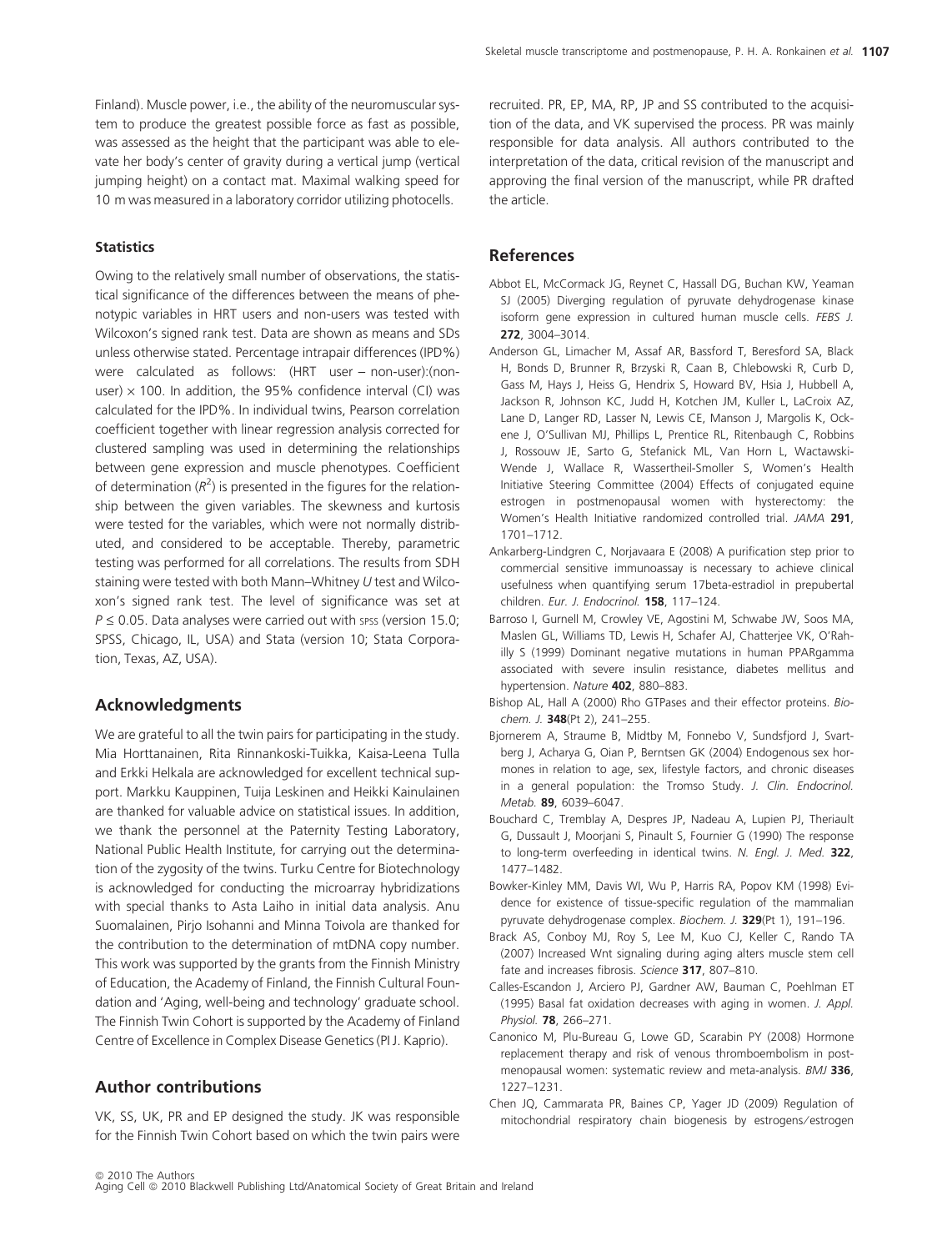receptors and physiological, pathological and pharmacological implications. Biochim. Biophys. Acta 1793, 1540–1570.

- Edgar R, Domrachev M, Lash AE (2002) Gene Expression Omnibus: NCBI gene expression and hybridization array data repository. Nucleic Acids Res. 30, 207–210.
- Ettinger AJ, Feng G, Sanes JR (1997) epsilon-Sarcoglycan, a broadly expressed homologue of the gene mutated in limb-girdle muscular dystrophy 2D. J. Biol. Chem. 272, 32534–32538.
- Evans RM, Barish GD, Wang YX (2004) PPARs and the complex journey to obesity. Nat. Med. 10, 355–361.
- Gallo R, Serafini M, Castellani L, Falcone G, Alema S (1999) Distinct effects of Rac1 on differentiation of primary avian myoblasts. Mol. Biol. Cell 10, 3137–3150.
- Gautier L, Cope L, Bolstad BM, Irizarry RA (2004) affy analysis of Affymetrix GeneChip data at the probe level. Bioinformatics 20, 307–315.
- Greising SM, Baltgalvis KA, Lowe DA, Warren GL (2009) Hormone therapy and skeletal muscle strength: a meta-analysis. J. Gerontol. A Biol. Sci. Med. Sci. 64, 1071–1081.
- Grodstein F, Newcomb PA, Stampfer MJ (1999) Postmenopausal hormone therapy and the risk of colorectal cancer: a review and metaanalysis. Am. J. Med. 106, 574–582.
- Heron L, Virsolvy A, Peyrollier K, Gribble FM, Le Cam A, Ashcroft FM, Bataille D (1998) Human alpha-endosulfine, a possible regulator of sulfonylurea-sensitive KATP channel: molecular cloning, expression and biological properties. Proc. Natl. Acad. Sci. U.S.A. 95, 8387-8391.
- Hirai M, Ohbayashi T, Horiguchi M, Okawa K, Hagiwara A, Chien KR, Kita T, Nakamura T (2007) Fibulin-5/DANCE has an elastogenic organizer activity that is abrogated by proteolytic cleavage in vivo. J. Cell Biol. 176, 1061–1071.
- Kallman DA, Plato CC, Tobin JD (1990) The role of muscle loss in the age-related decline of grip strength: cross-sectional and longitudinal perspectives. J. Gerontol. 45, M82-M88.
- Kaprio J, Koskenvuo M (2002) Genetic and environmental factors in complex diseases: the older Finnish Twin Cohort. Twin Res. 5, 358– 365.
- Kidd T, Brose K, Mitchell KJ, Fetter RD, Tessier-Lavigne M, Goodman CS, Tear G (1998) Roundabout controls axon crossing of the CNS midline and defines a novel subfamily of evolutionarily conserved guidance receptors. Cell 92, 205-215.
- Kublickiene K, Fu XD, Svedas E, Landgren BM, Genazzani AR, Simoncini T (2008) Effects in postmenopausal women of estradiol and medroxyprogesterone alone and combined on resistance artery function and endothelial morphology and movement. J. Clin. Endocrinol. Metab. 93, 1874–1883.
- Laustiola KE, Lassila R, Kaprio J, Koskenvuo M (1988) Decreased betaadrenergic receptor density and catecholamine response in male cigarette smokers. A study of monozygotic twin pairs discordant for smoking. Circulation 78, 1234-1240.
- Lemoine S, Granier P, Tiffoche C, Rannou-Bekono F, Thieulant ML, Delamarche P (2003) Estrogen receptor alpha mRNA in human skeletal muscles. Med. Sci. Sports Exerc. 35, 439-443.
- Leskinen T, Sipilä S, Alen M, Cheng S, Pietiläinen KH, Usenius JP, Suominen H, Kovanen V, Kainulainen H, Kaprio J, Kujala UM (2009) Leisure-time physical activity and high-risk fat: a longitudinal population-based twin study. Int. J. Obes. (Lond.) 11, 1211-1218.
- Lewis J, McGowan E, Rockwood J, Melrose H, Nacharaju P, Van Slegtenhorst M, Gwinn-Hardy K, Paul Murphy M, Baker M, Yu X, Duff K, Hardy J, Corral A, Lin WL, Yen SH, Dickson DW, Davies P, Hutton M (2000) Neurofibrillary tangles, amyotrophy and progressive motor

disturbance in mice expressing mutant (P301L) tau protein. Nat. Genet. 25, 402–405.

- Luo L, Liao YJ, Jan LY, Jan YN (1994) Distinct morphogenetic functions of similar small GTPases: Drosophila Drac1 is involved in axonal outgrowth and myoblast fusion. Genes Dev. 8, 1787–1802.
- MacLennan A, Lester S, Moore V (2001) Oral estrogen replacement therapy versus placebo for hot flushes: a systematic review. Climacteric 4, 58–74.
- Madsen KL, Tavernini MM, Yachimec C, Mendrick DL, Alfonso PJ, Buergin M, Olsen HS, Antonaccio MJ, Thomson AB, Fedorak RN (1998) Stanniocalcin: a novel protein regulating calcium and phosphate transport across mammalian intestine. Am. J. Physiol. 274, G96–G102.
- McKinlay SM, Brambilla DJ, Posner JG (1992) The normal menopause transition. Maturitas 14, 103-115.
- Melov S, Tarnopolsky MA, Beckman K, Felkey K, Hubbard A (2007) Resistance exercise reverses aging in human skeletal muscle. PLoS ONE 2, e465.
- Meriane M, Roux P, Primig M, Fort P, Gauthier-Rouviere C (2000) Critical activities of Rac1 and Cdc42Hs in skeletal myogenesis: antagonistic effects of JNK and p38 pathways. Mol. Biol. Cell 11, 2513– 2528.
- Milanesi L, Russo de Boland A, Boland R (2008) Expression and localization of estrogen receptor alpha in the C2C12 murine skeletal muscle cell line. J. Cell. Biochem. 104, 1254–1273.
- Nader GA (2005) Molecular determinants of skeletal muscle mass: getting the "AKT" together. Int. J. Biochem. Cell Biol. 37, 1985-1996.
- Nakamura T, Lozano PR, Ikeda Y, Iwanaga Y, Hinek A, Minamisawa S, Cheng CF, Kobuke K, Dalton N, Takada Y, Tashiro K, Ross Jr J, Honio T. Chien KR (2002) Fibulin-5/DANCE is essential for elastogenesis in vivo. Nature  $415$ , 171–175.
- Nanda K, Bastian LA, Hasselblad V, Simel DL (1999) Hormone replacement therapy and the risk of colorectal cancer: a meta-analysis. Obstet. Gynecol. 93, 880–888.
- Nelson RE, Grebe SK, OKane DJ, Singh RJ (2004) Liquid chromatography-tandem mass spectrometry assay for simultaneous measurement of estradiol and estrone in human plasma. Clin. Chem. 50, 373–384.
- Notelovitz M, Lenihan JP, McDermott M, Kerber IJ, Nanavati N, Arce J (2000) Initial 17beta-estradiol dose for treating vasomotor symptoms. Obstet. Gynecol. 95, 726–731.
- Pette D, Tyler KR (1983) Response of succinate dehydrogenase activity in fibres of rabbit tibialis anterior muscle to chronic nerve stimulation. J. Physiol. 338, 1–9.
- Phillips SK, Rook KM, Siddle NC, Bruce SA, Woledge RC (1993) Muscle weakness in women occurs at an earlier age than in men, but strength is preserved by hormone replacement therapy. Clin. Sci. (Lond.) 84, 95–98.
- Pietiläinen KH, Naukkarinen J, Rissanen A, Saharinen J, Ellonen P, Keränen H, Suomalainen A, Gotz A, Suortti T, Yki-Järvinen H, Oresic M, Kaprio J, Peltonen L (2008) Global transcript profiles of fat in monozygotic twins discordant for BMI: pathways behind acquired obesity. PLoS Med. 5, e51.
- Pöllänen E, Ronkainen PHA, Suominen H, Takala T, Koskinen S, Puolakka J, Sipilä S, Kovanen V (2007) Muscular transcriptome in postmenopausal women with or without hormone replacement. Rejuvenation Res. 10, 485–500.
- Pöllänen E, Fey V, Törmäkangas T, Ronkainen PHA, Taaffe DR, Takala T, Koskinen S, Cheng S, Puolakka J, Kujala UM, Suominen H, Sipila¨ S, Kovanen V (2010) Power training and postmenopausal hormone therapy affect transcriptional control of specific co-regulated gene clusters in skeletal muscle. Age 32, 347–363.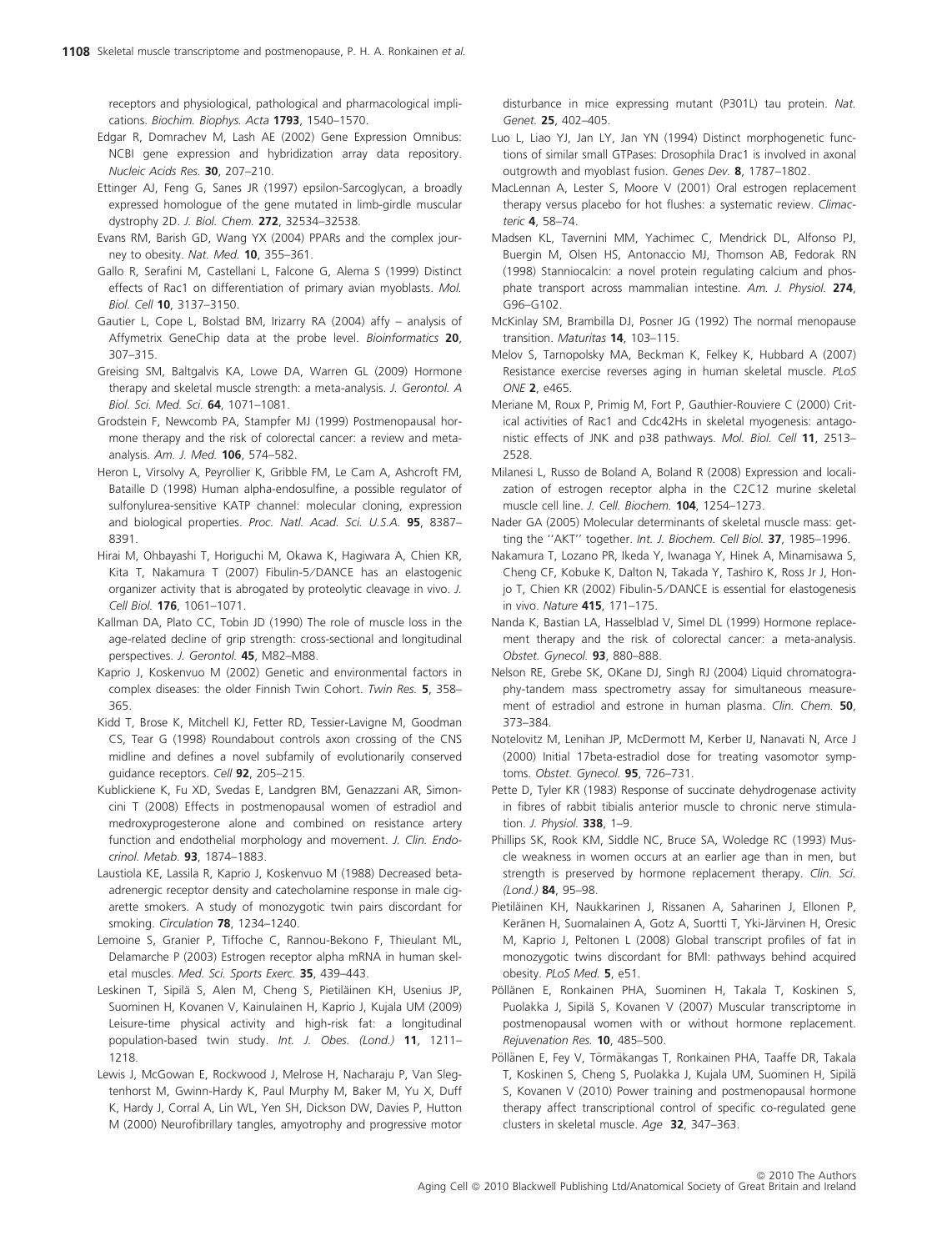- Priestman DA, Mistry SC, Kerbey AL, Randle PJ (1992) Purification and partial characterization of rat liver pyruvate dehydrogenase kinase activator protein (free pyruvate dehydrogenase kinase). FEBS Lett. 308, 83–86.
- Randle PJ (1986) Fuel selection in animals. Biochem. Soc. Trans. 14, 799–806.
- Rantanen T, Guralnik JM, Foley D, Masaki K, Leveille S, Curb JD, White L (1999) Midlife hand grip strength as a predictor of old age disability. JAMA 281, 558-560.
- Rantanen T, Volpato S, Ferrucci L, Heikkinen E, Fried LP, Guralnik JM (2003) Handgrip strength and cause-specific and total mortality in older disabled women: exploring the mechanism. J. Am. Geriatr. Soc. 51, 636–641.
- Rome S, Clement K, Rabasa-Lhoret R, Loizon E, Poitou C, Barsh GS, Riou JP, Laville M, Vidal H (2003) Microarray profiling of human skeletal muscle reveals that insulin regulates approximately 800 genes during a hyperinsulinemic clamp. J. Biol. Chem. 278, 18063–18068.
- Ronkainen PHA, Kovanen V, Alen M, Pöllänen E, Palonen EM, Ankarberg-Lindgren C, Hamalainen E, Turpeinen U, Kujala UM, Puolakka J, Kaprio J, Sipilä S (2009) Postmenopausal hormone replacement therapy modifies skeletal muscle composition and function: a study with monozygotic twin pairs. J. Appl. Physiol. 107, 25-33.
- Rossouw JE, Anderson GL, Prentice RL, LaCroix AZ, Kooperberg C, Stefanick ML, Jackson RD, Beresford SA, Howard BV, Johnson KC, Kotchen JM, Ockene J, Writing Group for the Women's Health Initiative Investigators (2002) Risks and benefits of estrogen plus progestin in healthy postmenopausal women: principal results From the Women's Health Initiative randomized controlled trial. JAMA 288, 321–333.
- Roth SM, Ferrell RE, Peters DG, Metter EJ, Hurley BF, Rogers MA (2002) Influence of age, sex, and strength training on human muscle gene expression determined by microarray. Physiol. Genomics 10, 181–190.
- Samson MM, Meeuwsen IB, Crowe A, Dessens JA, Duursma SA, Verhaar HJ (2000) Relationships between physical performance measures, age, height and body weight in healthy adults. Age Ageing 29, 235–242.
- Sare GM, Gray LJ, Bath PM (2008) Association between hormone replacement therapy and subsequent arterial and venous vascular events: a meta-analysis. Eur. Heart J. 29, 2031–2041.
- Simoncini T, Scorticati C, Mannella P, Fadiel A, Giretti MS, Fu XD, Baldacci C, Garibaldi S, Caruso A, Fornari L, Naftolin F, Genazzani AR (2006) Estrogen receptor alpha interacts with Galpha13 to drive actin remodeling and endothelial cell migration via the RhoA/Rho kinase/moesin pathway. Mol. Endocrinol. 20, 1756-1771.
- Sipila¨ S, Taaffe DR, Cheng S, Puolakka J, Toivanen J, Suominen H (2001) Effects of hormone replacement therapy and high-impact physical exercise on skeletal muscle in post-menopausal women: a randomized placebo-controlled study. Clin. Sci. (Lond.) 101, 147-157.
- Smyth GK (2004) Linear models and empirical bayes methods for assessing differential expression in microarray experiments. Stat. Appl. Genet. Mol. Biol. 3, Article3.
- Spiegelman BM (1998) PPAR-gamma: adipogenic regulator and thiazolidinedione receptor. Diabetes 47, 507-514.
- Stamer K, Vogel R, Thies E, Mandelkow E, Mandelkow EM (2002) Tau blocks traffic of organelles, neurofilaments, and APP vesicles in neurons and enhances oxidative stress. J. Cell Biol. 156, 1051–1063.
- Stearns V, Ullmer L, Lopez JF, Smith Y, Isaacs C, Hayes D (2002) Hot flushes. Lancet 360, 1851–1861.
- Stephens NA, Gallagher IJ, Rooyackers O, Skipworth RJ, Tan BH, Marstrand T, Ross JA, Guttridge DC, Lundell L, Fearon KC, Timmons JA

(2010) Using transcriptomics to identify and validate novel biomarkers of human skeletal muscle cancer cachexia. Genome Med. 2, 1.

- Subramanian A, Tamayo P, Mootha VK, Mukherjee S, Ebert BL, Gillette MA, Paulovich A, Pomeroy SL, Golub TR, Lander ES, Mesirov JP (2005) Gene set enrichment analysis: a knowledge-based approach for interpreting genome-wide expression profiles. Proc. Natl. Acad. Sci. U.S.A. **102**, 15545-15550.
- Taaffe DR, Sipila¨ S, Cheng S, Puolakka J, Toivanen J, Suominen H (2005) The effect of hormone replacement therapy and/or exercise on skeletal muscle attenuation in postmenopausal women: a yearlong intervention. Clin. Physiol. Funct. Imaging 25, 297-304.
- Takano H, Komuro I, Oka T, Shiojima I, Hiroi Y, Mizuno T, Yazaki Y (1998) The Rho family G proteins play a critical role in muscle differentiation. Mol. Cell. Biol. 18, 1580-1589.
- Thalacker-Mercer AE, Fleet JC, Craig BA, Carnell NS, Campbell WW (2007) Inadequate protein intake affects skeletal muscle transcript profiles in older humans. Am. J. Clin. Nutr. 85, 1344-1352.
- Tontonoz P, Spiegelman BM (2008) Fat and beyond: the diverse biology of PPARgamma. Annu. Rev. Biochem. 77, 289–312.
- Tontonoz P, Hu E, Spiegelman BM (1994) Stimulation of adipogenesis in fibroblasts by PPAR gamma 2, a lipid-activated transcription factor. Cell 79, 1147–1156.
- Torgerson DJ, Bell-Syer SE (2001) Hormone replacement therapy and prevention of vertebral fractures: a meta-analysis of randomised trials. BMC Musculoskelet. Disord. 2, 7.
- Tucker MZ, Turcotte LP (2002) Impaired fatty acid oxidation in muscle of aging rats perfused under basal conditions. Am. J. Physiol. Endocrinol. Metab. 282, E1102–E1109.
- Turpeinen U, Linko S, Itkonen O, Hämäläinen E (2008) Determination of testosterone in serum by liquid chromatography-tandem mass spectrometry. Scand. J. Clin. Lab. Invest. 68, 50-57.
- Vasconsuelo A, Milanesi L, Boland R (2008) 17Beta-estradiol abrogates apoptosis in murine skeletal muscle cells through estrogen receptors: role of the phosphatidylinositol 3-kinase/Akt pathway. J. Endocrinol. 196, 385–397.
- Vermeulen A, Verdonck L, Kaufman JM (1999) A critical evaluation of simple methods for the estimation of free testosterone in serum. J. Clin. Endocrinol. Metab. 84, 3666-3672.
- Wagner GF, Gellersen B, Friesen HG (1989) Primary culture of teleocalcin cells from rainbow trout corpuscles of Stannius: regulation of teleocalcin secretion by calcium. Mol. Cell. Endocrinol. 62, 31-39.
- Way JM, Harrington WW, Brown KK, Gottschalk WK, Sundseth SS, Mansfield TA, Ramachandran RK, Willson TM, Kliewer SA (2001) Comprehensive messenger ribonucleic acid profiling reveals that peroxisome proliferator-activated receptor gamma activation has coordinate effects on gene expression in multiple insulin-sensitive tissues. Endocrinology 142, 1269-1277.
- Welle S, Brooks AI, Delehanty JM, Needler N, Thornton CA (2003) Gene expression profile of aging in human muscle. Physiol. Genomics 14, 149–159.
- Welle S, Brooks AI, Delehanty JM, Needler N, Bhatt K, Shah B, Thornton CA (2004) Skeletal muscle gene expression profiles in 20-29 year old and 65-71 year old women. Exp. Gerontol. 39, 369–377.
- Wells G, Tugwell P, Shea B, Guyatt G, Peterson J, Zytaruk N, Robinson V, Henry D, O'Connell D, Cranney A, Osteoporosis Methodology Group and The Osteoporosis Research Advisory Group (2002) Metaanalyses of therapies for postmenopausal osteoporosis. V. Metaanalysis of the efficacy of hormone replacement therapy in treating and preventing osteoporosis in postmenopausal women. Endocr. Rev. 23, 529–539.